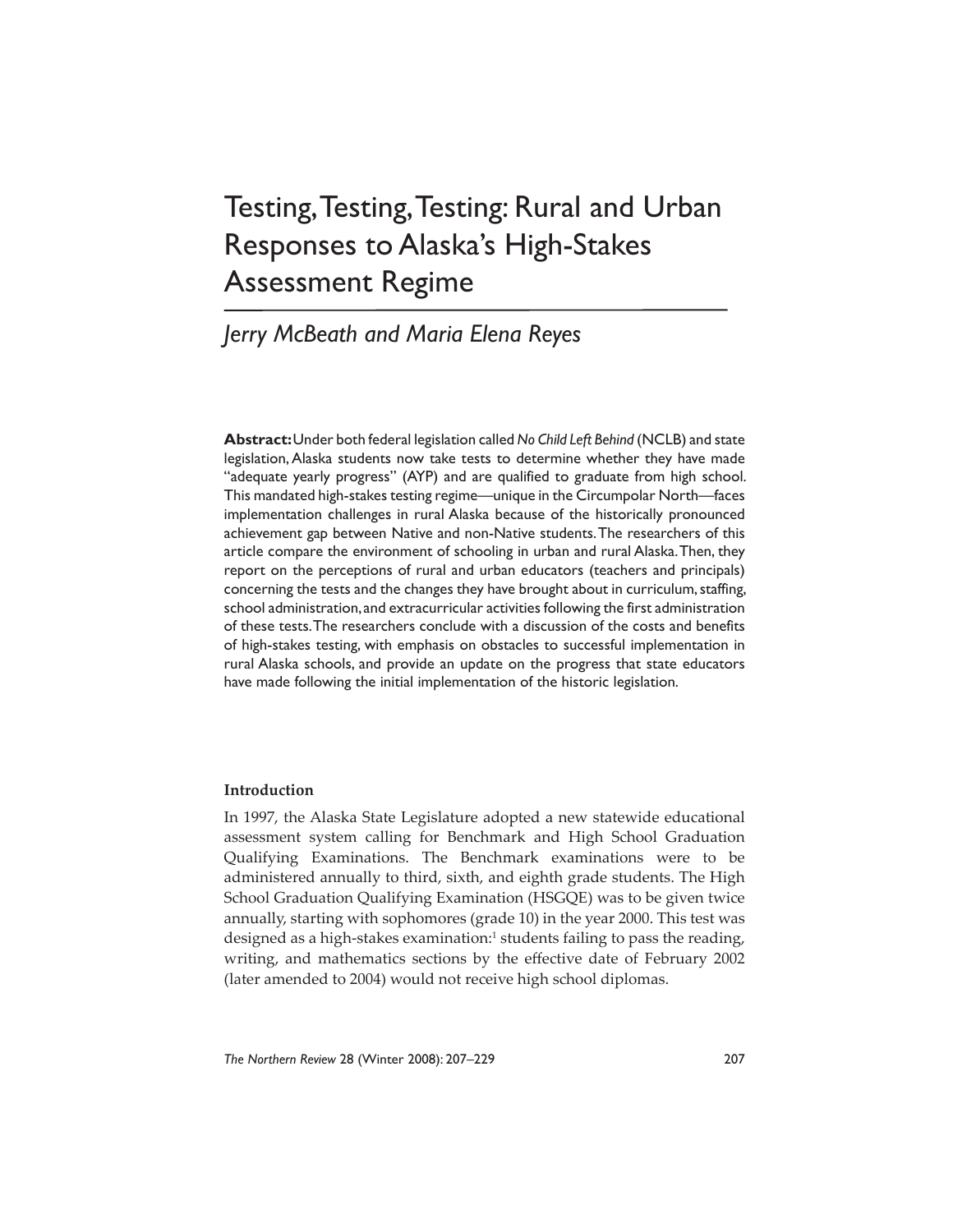This legislation, inspired by the national accountability movement in education, $2$  and the School Accountability Act passed by the Alaska legislature in 1998, constituted the most significant changes to state schooling since the decentralization of rural education in 1975-76. The chief architect of the Alaska high-stakes testing system was (then) Representative Con Bunde (Republican-Anchorage) who envisioned the HSGQE particularly as an accountability measure. Responding to the authors' questions in 2001, he pointed out these concerns with the status quo:

> There had been a universal concern from the business community. They couldn't hire functionally literate kids—they needed to supply them with a remedial education … (W)hat does the high school diploma mean? Is it minimum competency, or is it an attendance certificate? (Bunde, 2001)

Legislators enacted a high-stakes testing regime in order to improve education for all Alaska children, but it would be implemented in a state with profound differences between rural and urban regions. Urban Alaska includes the nine boroughs that centre around large cities, free-standing unified municipalities, and other large communities on road systems. These include, in southeast Alaska, Juneau, Ketchikan, and Sitka; in south-central Alaska, Anchorage, Kenai Peninsula, Kodiak, Matanuska-Susitna, and Valdez boroughs; and in interior Alaska, the Fairbanks North Star Borough. About 80 percent of the state's population is urban under this definition, and what is left becomes "rural." The rural region makes up nearly 85 percent of the state's territory.

Rural Alaska has approximately 300 communities. The largest cities— Barrow, Bethel, Dillingham, and Nome—have populations of less than 7,000; most of the 300 villages and towns in rural Alaska have between 100 and 1,000 inhabitants. The communities tend to be physically, culturally, and socially isolated from the state's largest cities and from influences of the contiguous forty-eight states. Although some are on the state's road or marine highway system, most can be reached only by small planes (or barges in the summer).

The most significant difference between urban and rural Alaska pertains to ethnic homogeneity. A majority of places in rural regions are still inhabited by various Native ethnic groups, and more Natives still live in rural Alaska than in cities, although this pattern has changed over time in two respects. First, a small number of rural communities originally were Caucasian settlements, built on extraction of resources such as minerals, timber, and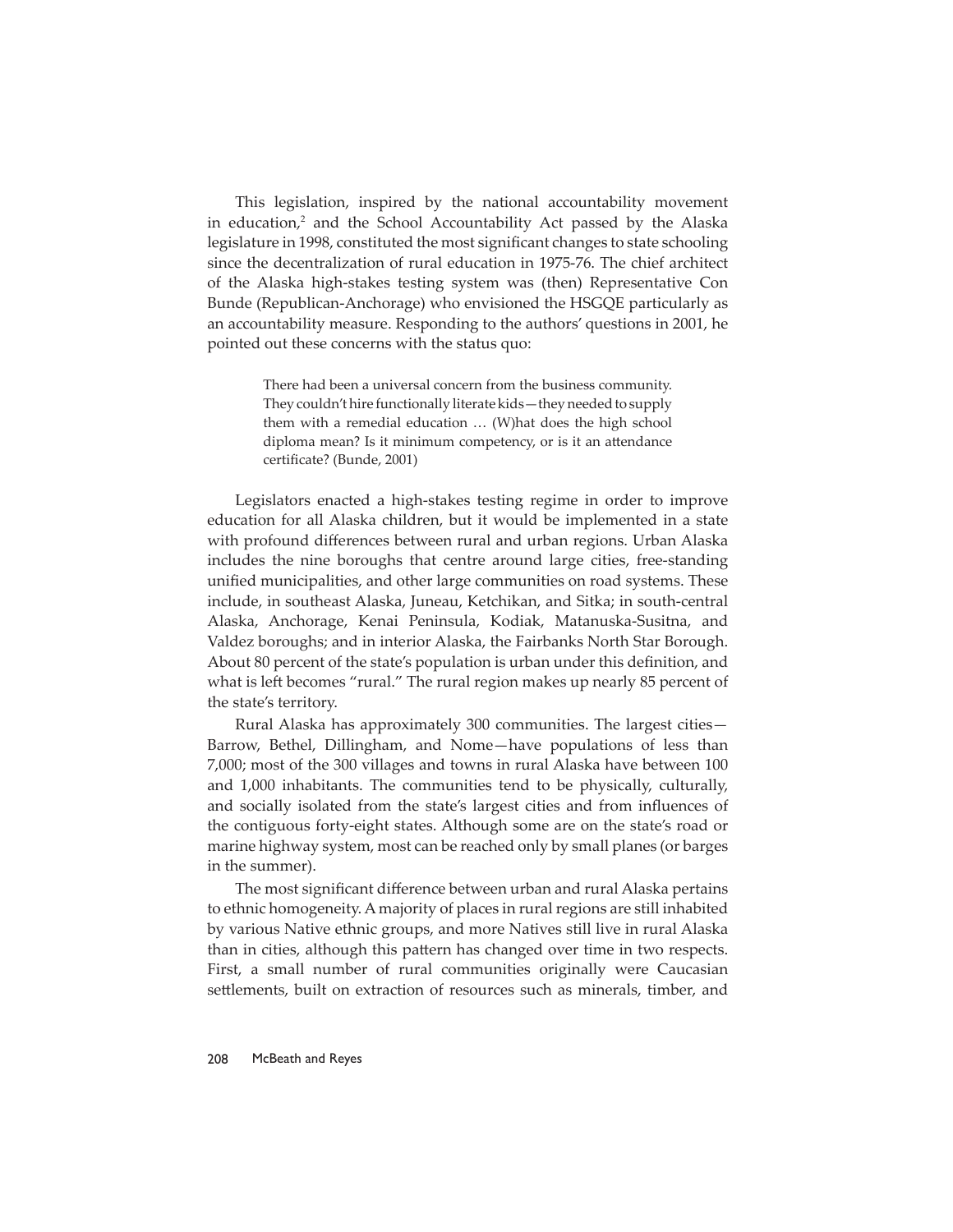fish. Over time, these communities attracted some Native residents. Second, the larger Native communities have become heterogeneous, as increasingly larger numbers of non-Natives have migrated to them. Nevertheless, the average rural resident is less likely to see people different from him/herself than is the resident of one of Alaska's cities. And, rural areas remain the homeland of Alaska's Indigenous cultures—expressed through blood relationships that frequently connect all members of a locality, and through rituals of sharing that reaffirm a sense of community and cultural identity (Morehouse, McBeath & Leask, 1984, 117–18).

These differences are compounded by the stark socio-economic contrasts of urban and rural Alaska:

- Rural residents have family and per capita incomes that are on average \$7,000 lower than those of urban residents. Costs for commercial products, on the other hand, are from 10 to over 100 percent higher in rural areas.
- The components of rural income diverge markedly from those of city income. Most rural residents hunt and fish for some part of their food whereas most urban Alaskans do not. Furthermore, a greater proportion of rural income is made up of transfer payments from the federal government and state social agencies.
- Full-time, year-round employment is available for only a small number of adult rural residents. Work is likely to be seasonal.
- Rural Alaskans do not have ready access to professional medical and dental care. Rates of infant and adult mortality are higher than those in cities.
- Rates of alcoholism, other substance abuse, suicide, and accidental death are higher in rural than in urban Alaska, and the impact of alcoholism on small communities is far more severe than in cities (Morehouse, McBeath & Leask, 1984, 121–22; ISER, 2001).

In this article, we consider the extent to which implementation of Alaska's high-stakes testing regime in kindergarten to grade 12 (K–12) schools took into account differences between urban and rural Alaska. We began collecting baseline data on implementation during 2000-01, the first full year of the new assessment regime. We conducted a census of school district superintendents statewide (75 percent responded) and also held interviews with teachers, principals, district staff, parents, and community members in five Alaska locales, both urban and rural (McBeath & Reyes, 2001).

During the 2001-02 school year, we broadened our investigation by asking principals and teachers questions about school improvement plans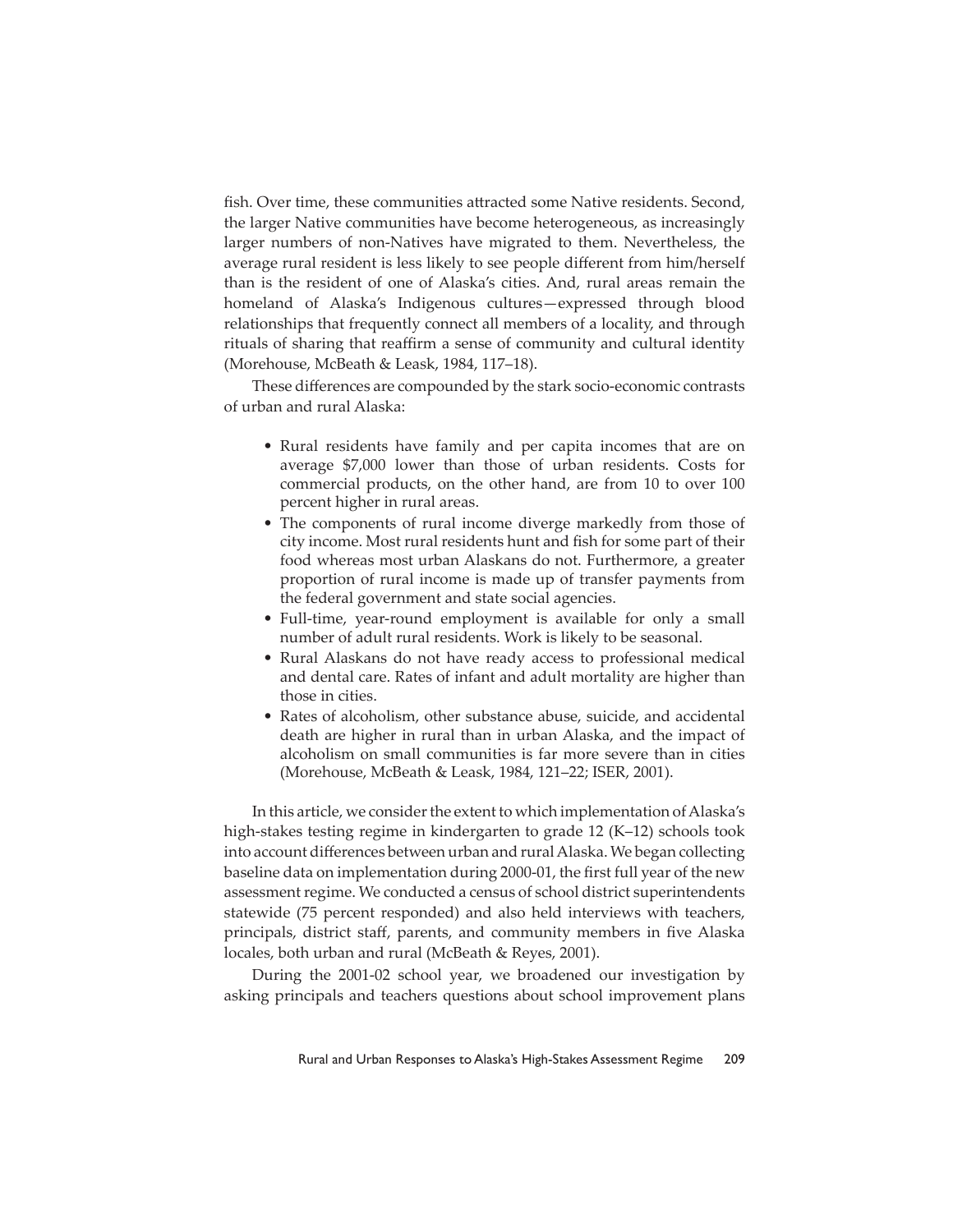and strategies. We conducted a census of all school principals, and 73 percent responded to the survey. We put the same questions to a random sample (n=624) of schoolteachers; some 53 percent of urban and 49 percent of rural teachers answered. In addition, we returned to two of the five sites visited the previous year for follow-up interviews and visited an additional rural site (McBeath & Reyes, 2002).

The discussion covers four topics. We begin by comparing the conditions of schooling in urban and rural Alaska. Then we consider the ways in which educators have evaluated the high-stakes tests. The next section analyzes implementation through review of changes in curriculum, staffing, school administration, and extracurricular activities. The final section presents a preliminary analysis of the costs and benefits of high-stakes testing. We conclude with observations on the implications of rural-urban differences in meeting educational needs of Alaskans.

# **Two School Systems**

The differences between rural and urban schools are significant enough to be characterized as two separate systems. Of course, until the late 1970s, most rural schools were administered and operated differently than schools in Alaska's cities. They were either Bureau of Indian Affairs' (BIA) schools or under control of the territorial and then the state-operated school system (Darnell, 1972), a condition that lasted until the closure of the State-Operated School System in 1976 and the termination or transfer of BIA schools to the state by 1982. Rural schools today remain distinctive from urban schools in governance, finance, curriculum, staff, and outcomes.

#### *Governance*

Urban schools belong to municipal or borough school districts. Although independent with respect to selection of superintendent, recruitment of teachers and school staff, establishment of curricula, and development of policies for student behaviour, the urban schools are checked financially (operating and capital budgets) by the relevant local government unit. Some rural schools operate as city school districts in first-class<sup>3</sup> cities (e.g., Nenana, Galena, Dillingham), or as borough school districts (e.g., North Slope, Northwest Arctic, Yakutat). Most, however, are governed by a Regional Educational Attendance Area (REAA) board. These legislativelycreated school districts—products of the rural school decentralization act of 1975—are autonomous. They report directly to the state Department of Education and Early Development (DEED) without the interference of local government bodies.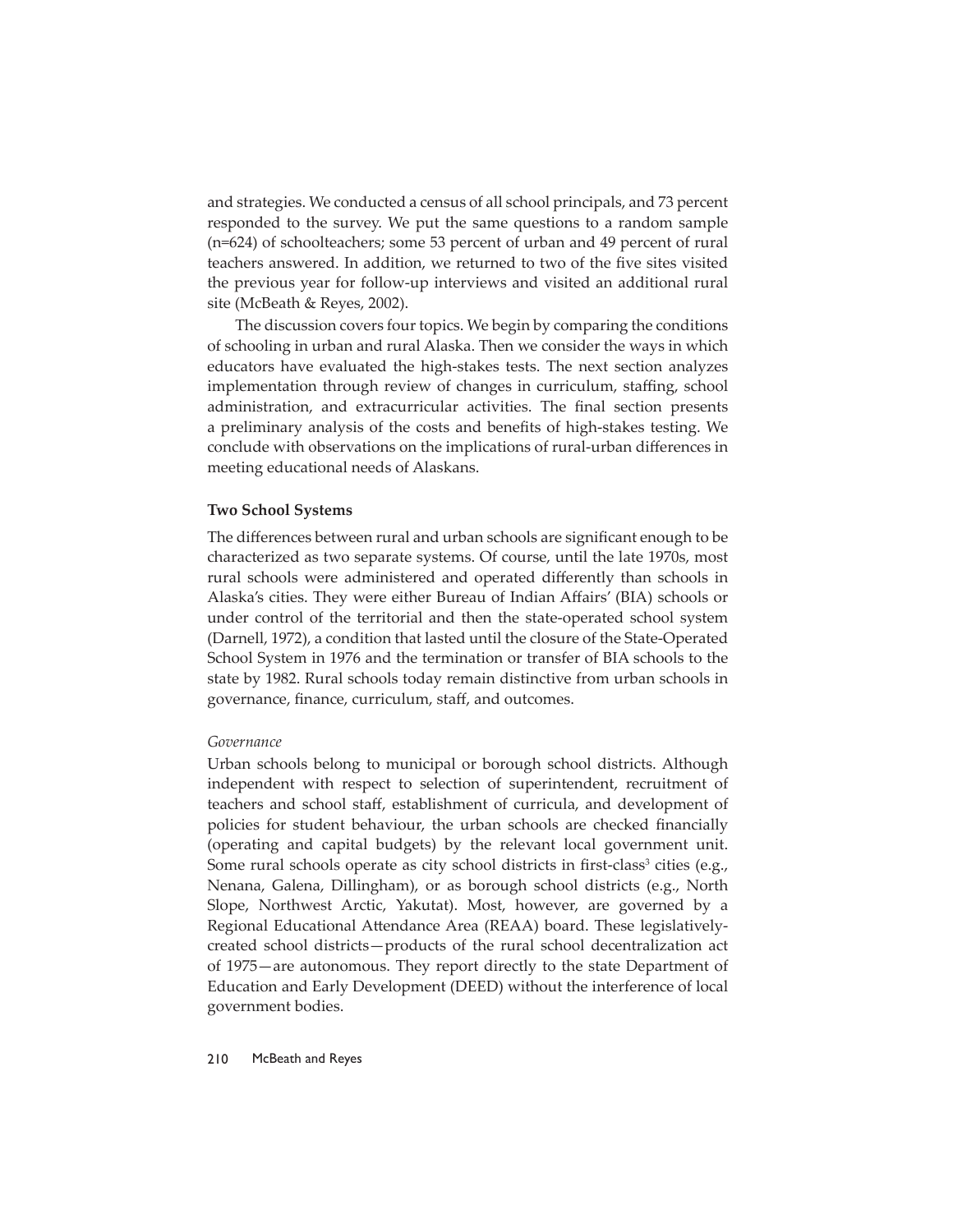# *Finance*

The financial plans of most rural schools differ from urban ones. The regional boards (REAAs) receive 100 percent of their funding from state and federal governments. They have no taxation powers, and may receive no local contributions to education (as there is no local tax base, in most cases). The rural city and borough school districts do receive contributions from local governments, but these are unlikely to be as large (reaching to 35 percent of their budgets) or as directly based on property taxation as the contributions from urban local governments.

There is a clash of perceptions concerning the funding of urban and rural Alaska schools. Urban legislators and school leaders contend that their schools are short-changed because urban taxpayers must contribute to the costs of education while rural residents do not. Too, they argue that the funding formulas benefit rural more than urban schools. Rural legislators and school leaders, on the other hand, contend that rural schools receive insufficient funds and are discriminated against in the state's funding formulas. The state's foundation formula always has attempted to compromise rural and urban interests. It both requires a local contribution from urban schools and limits the size of that contribution in order to reduce statewide disparity in education funding. In the mid-1990s, the school foundation formula was revised significantly, and the rebalancing seemed to favour urban schools (see Berman, 2001 and Education Funding Task Force, 2001). (In 2007, a joint legislative task force is studying the foundation formula again.)

Rural schools are more costly to operate than are urban schools because they are remote and isolated, and because they lack any economies of scale. Their maintenance and administrative costs are significantly higher than those of urban schools.

# *Curriculum*

The curricula of rural schools are different from those in urban settings. They lack the variety of programs and courses that students expect to find in any American school. For example, they are unlikely to offer any foreign language (but may offer Native language training in early grades); they cannot offer specialized middle and high school courses in English, mathematics, the sciences, or the social sciences. Art instruction, if offered, most likely is provided by an itinerant teacher from the district office. There are no opportunities for band, orchestra, and of course, no high school football program. In some of the smaller rural schools, those with under thirty students, there may be no defined "courses" in the high school curriculum at all; instead, instructors will teach students in multi-grade classrooms on an individualized study basis.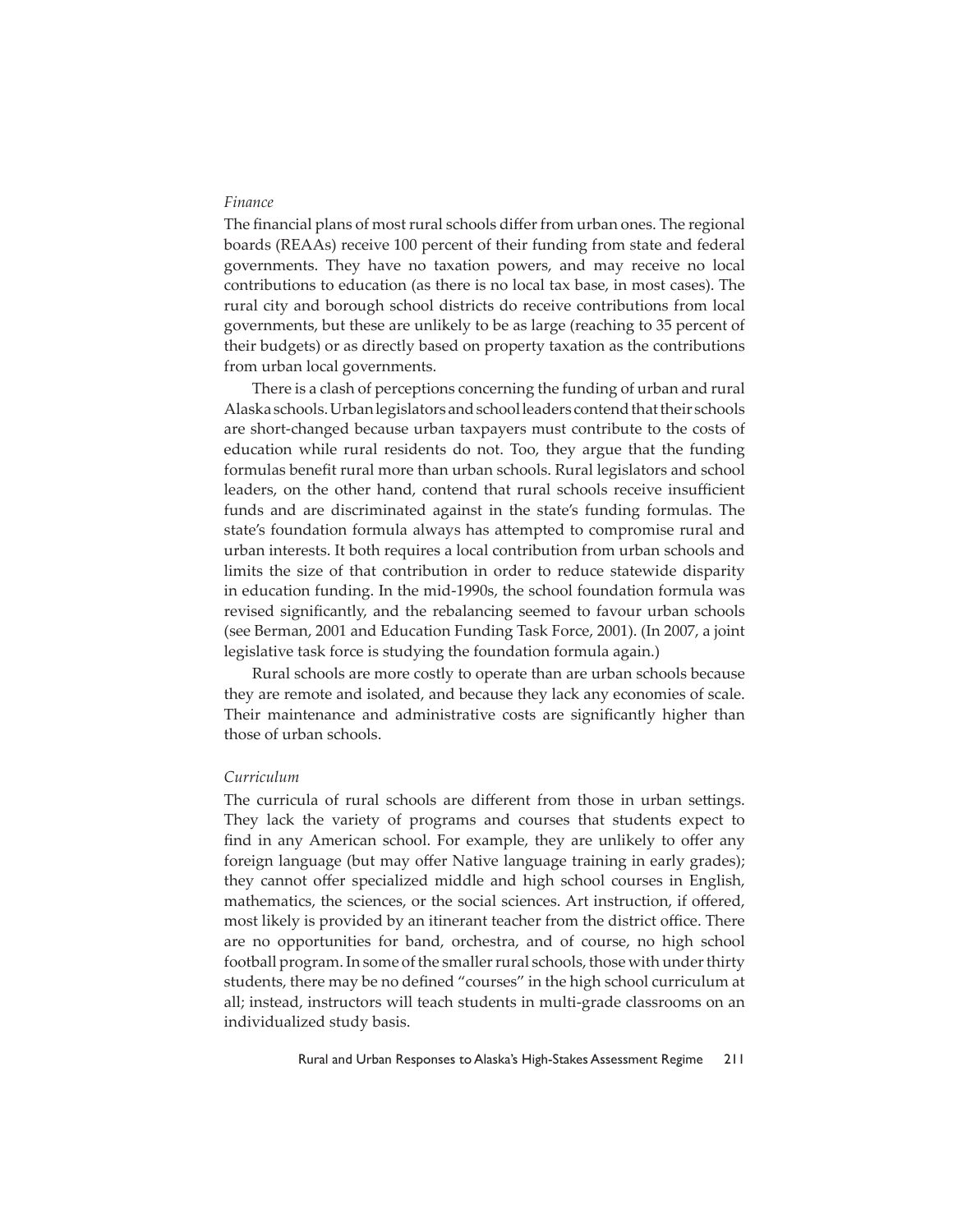Neither urban nor rural schools have many Native teachers (about 2.5 percent of the total teaching force statewide), notwithstanding the size of the Native student population in the state (about 20 percent). Also of importance, rural schools have less veteran teaching staffs than urban schools due to a high teacher attrition rate. Our survey of a random sample of teachers indicated that 56 percent of rural teachers had been in their schools four years or less, as compared to 44 percent of urban teachers. Some 75 percent of rural principals had held their posts four years or less, as compared to 55 percent of urban principals.

More telling is the difference in length of time the educators had lived in Alaska. Nearly half (46 percent) of rural teachers had lived in the state ten years or less, compared to 18 percent of urban teachers; over half (52 percent) of rural principals had been in Alaska ten years or less, as compared to 15 percent of urban principals. In short, not only have educators in rural schools been in their positions a shorter time than their counterparts in urban Alaska, they have been in the state a relatively even shorter period.

The high turnover of rural educators is widely believed to have adverse impacts on student outcomes. As McDiarmid et al. noted: "Results from Alaska's High School Graduation Qualifying Examination confirm that many of the remote rural districts where students have fared poorly on the test are precisely those that have experienced the highest rates of teacher turnover" (2000, 1–2).4

# *Outcomes*

It is the outcomes of education—primarily, students' abilities to read, write, and compute—that have drawn the greatest attention to differences between rural and urban schools. In July 2002, the state department of education (DEED) released information on students scoring above and below proficiency on the third, sixth, and eighth grade Benchmark tests, by race/ethnicity. Table 1 presents these results for each grade level. The DEED press release summarized these data by noting:

> The percentage of Alaska Native students performing in the proficient or advanced categories remained significantly lower than white students and lower than the statewide average of all students in all subjects and all Benchmark levels. The gap ranges from a 30.4% difference in Grade Eight Math to a 39.2% difference in Grade Six Reading. (www.eed.state.ak.us)

# *Staff*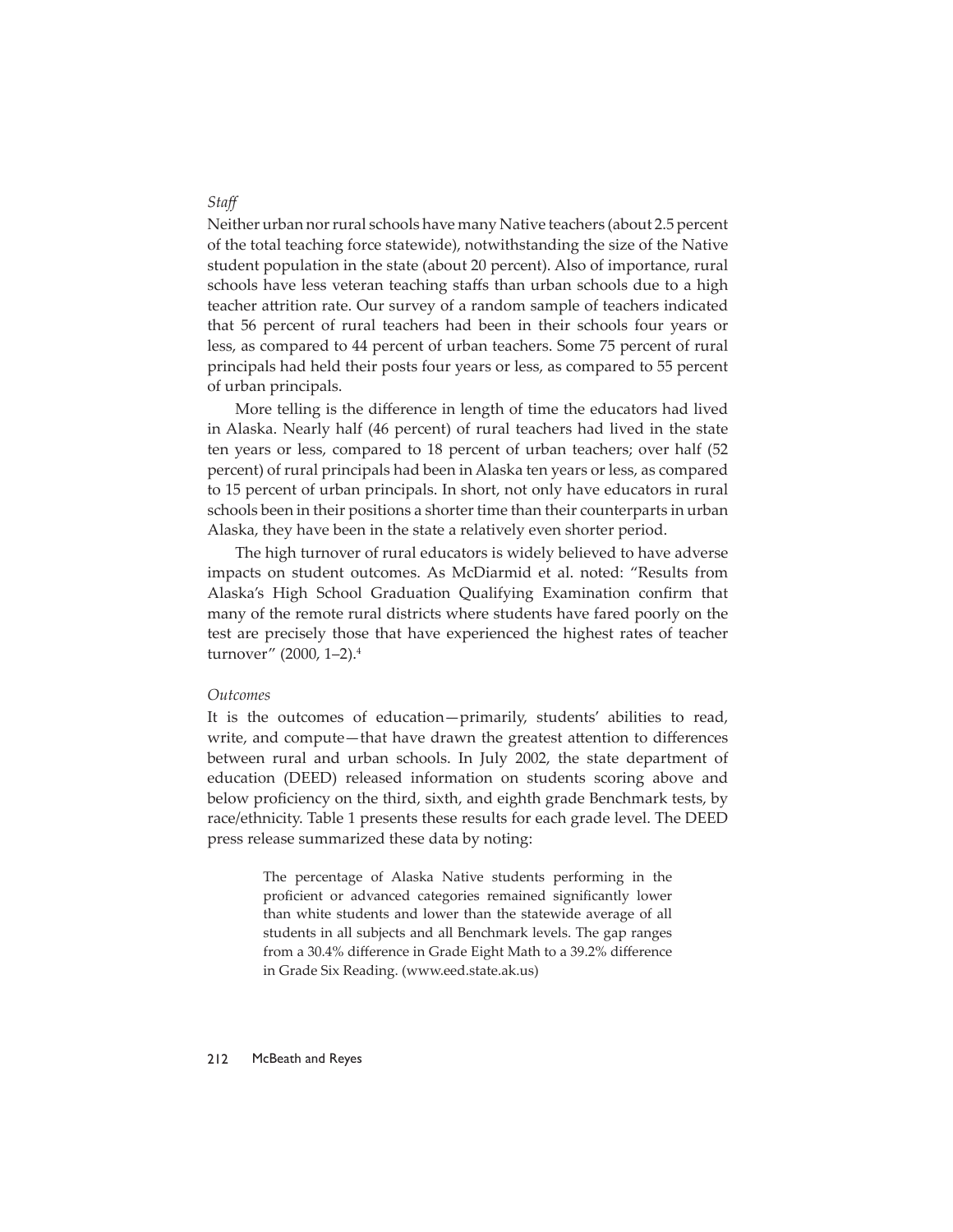|                        | Grade 3<br>Below/not<br>proficient | Grade 6<br>Below/not<br>proficient | Grade 8<br>Below/not<br>proficient |
|------------------------|------------------------------------|------------------------------------|------------------------------------|
| Reading                |                                    |                                    |                                    |
| Alaska Native          | 50.3%                              | 57.2 %                             | 41.7%                              |
| American Indian        | 23.2                               | 27.6                               | 19.3                               |
| Asian-Pacific Islander | 29.9                               | 37.3                               | 22.1                               |
| Black, not Hispanic    | 25.5                               | 37.6                               | 30.7                               |
| Hispanic               | 26.1                               | 33.2                               | 19.5                               |
| White                  | 14.3                               | 18.0                               | 8.6                                |
| Writing                |                                    |                                    |                                    |
| Alaska Native          | 66.5%                              | 48.3 %                             | 59.2%                              |
| American Indian        | 43.0                               | 20.0                               | 43.8                               |
| Asian-Pacific Islander | 36.5                               | 26.6                               | 34.3                               |
| Black, not Hispanic    | 42.6                               | 32.4                               | 43.2                               |
| Hispanic               | 44.4                               | 24.6                               | 38.7                               |
| White                  | 31.5                               | 14.2                               | 22.4                               |
| <b>Mathematics</b>     |                                    |                                    |                                    |
| Alaska Native          | 50.3 %                             | 60.6%                              | 80.0%                              |
| American Indian        | 27.2                               | 32.7                               | 72.8                               |
| Asian-Pacific Islander | 28.1                               | 42.3                               | 59.0                               |
| Black, not Hispanic    | 37.6                               | 51.9                               | 77.3                               |
| Hispanic               | 37.4                               | 42.0                               | 70.8                               |
| White                  | 18.9                               | 24.1                               | 49.6                               |

Table 1. Proficiency of students by race/ethnicity

Alaska Natives increasingly attend urban schools. In fact, the Anchorage School District has the largest number of Native students of any district in the state. Yet, about two-thirds of Alaska Natives attend rural schools, where the achievement gap with urban schools has been historically pronounced. Kleinfeld (1992) noted this in her review of the important issues facing Native education in the 1980s and early 1990s: "Of school districts where 85 percent or more of the eighth grade students are Alaska Native, none have scores at the 50<sup>th</sup> percentile [on the Iowa Test of Basic Skills, the instrument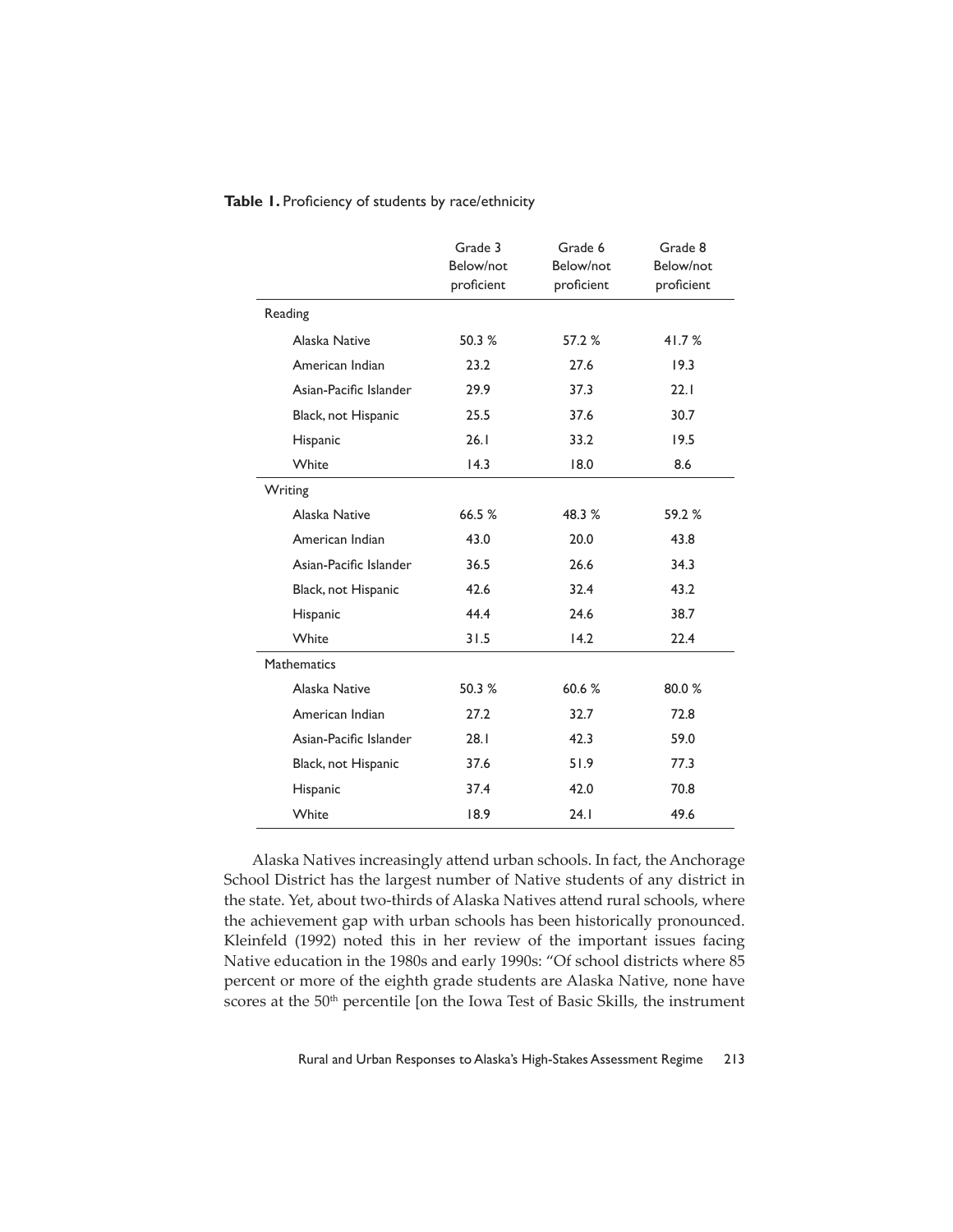then used by the state to measure educational achievement], the national average (p. 10)."

In the first federal ranking of "failing" schools, thirteen rural (but no urban) Alaska schools appeared on the national list. In these schools, 60 percent or more fourth grade students missed 50 percent or more of the questions on standardized tests in reading, writing, and math. Had the state included schools with less than ten fourth grade students (excluded because of concerns with statistical accuracy), fifty or more rural schools would have appeared on the list (*Fairbanks Daily News Miner*, July 4, 2002). The state's list of schools failing to demonstrate "Adequate Yearly Progress" (AYP) for the 2001-02 school year included forty-seven rural schools and only four from urban school districts (Leal, 2002).

In sum, rural schools are indeed different from their urban counterparts in Alaska, and this warranted special attention to the way in which the state's high-stakes test regime was implemented. We turn first to an evaluation of how educators in rural and urban areas initially viewed the tests.

#### **Evaluation of High-Stakes Tests**

Alaska's Benchmarks and HSGQE are based on content and performance standards adopted by the Board of Education in 1999, after a period of development and review by hundreds of teachers and other educators. This was the framework for a statewide standards-based K–12 education system. DEED also contracted with education consultants and a national testing firm (McGraw-Hill) to develop the Benchmarks and HSGQE. Table 2 indicates how Alaska educators we surveyed evaluated the high-stakes tests in 2002.

We noted some urban-rural differences in response. For example, rural teachers were somewhat more likely to give a negative evaluation of the use of assessments to measure students' knowledge of standards and of what students have been taught. However, overall, there is greater variation when comparing all teachers with all principals. A different interpretation is that, despite outliers in each response set, educators have comparable evaluations. To them, high-stakes tests make sense in evaluating standards and students' reading, writing, and math proficiency.

The tests, however, were problematical as a measure of what students had actually been taught. To a near majority of educators surveyed, they were poor indicators of teachers' effectiveness, school quality, and students' special needs. Thus, notwithstanding many differences of rural and urban educators' perspectives on implementation, few challenged the validity of the assessments as measures of students' knowledge of standards and their proficiency in essential skills.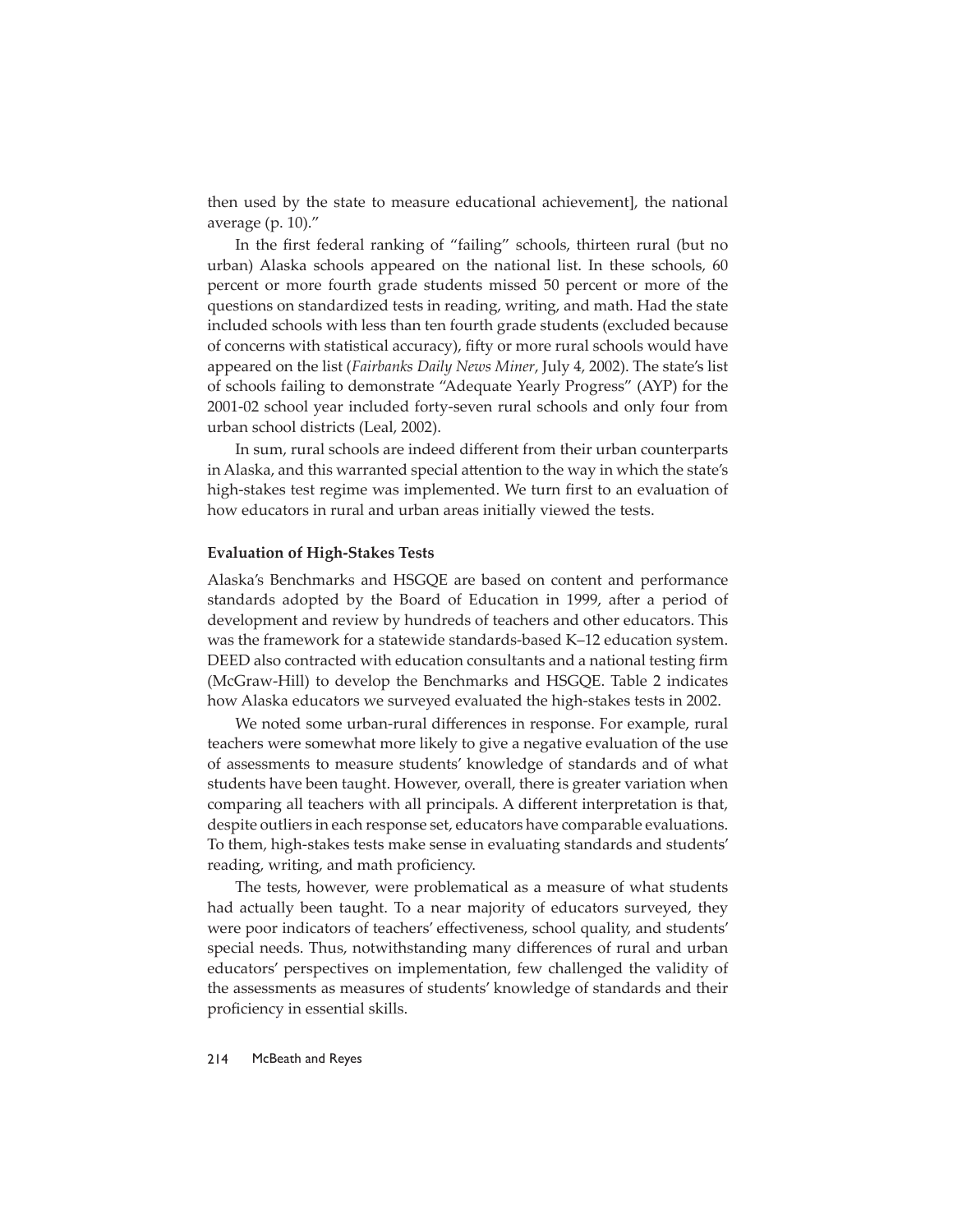|                                                | Rural<br><b>Teachers</b> | Urban<br><b>Teachers</b> | Rural<br>Principals | Urban<br>Principals |
|------------------------------------------------|--------------------------|--------------------------|---------------------|---------------------|
| Students' knowledge of<br>standards            | 23.5%                    | 20.7%                    | 10.2%               | 13.9%               |
| Performance in reading, writing,<br>and math   | 17.3                     | 19.1                     | 10.2                | 8.7                 |
| What students have been<br>taught              | 41.8                     | 39.1                     | 26.9                | 25.5                |
| Teachers' effectiveness                        | 46.9                     | 60.3                     | 45.2                | 48.2                |
| Students' special needs (special<br>education) | 54.6                     | 67.5                     | 64.5                | 66.4                |
| School's quality                               | 46.9                     | 58.6                     | 52.7                | 59.4                |
|                                                | $N = 98$                 | $N = 194$                | $N = 167$           | $N = 137$           |

**Table 2.** Evaluation of high-stakes tests as "poor" indicators of:

# **Implementation of the Assessment System**

# *Changes in Curriculum*

Alaska's high-stakes tests are based on state content and performance standards. However, at the first administration of Benchmarks and the HSGQE in March 2000, most school district curricula were not completely aligned to the standards. Announcement of test results in fall 2000, which showed low performance, particularly in mathematics,<sup>5</sup> prompted a flurry of changes in school curricula, an increase in professional development for classroom teachers, and a rush to hire more teachers in specific content areas. Table 3 notes these curriculum changes, by comparing responses of teachers and principals in rural and urban schools.

Rural educators (both teachers and principals) indicated, in spring 2002, a greater likelihood than urban educators to have added mandatory courses for students. Also, they were more likely to have changed the sequence of course offerings. The first version of the HSGQE had asked tenth grade students questions on geometry, for which many were unprepared because most had not taken geometry, and students from schools that introduced algebra late in high school were also at a disadvantage. Revision of the test in 2001-02 removed most higher-level math questions and focused on competency in basic skills, which the legislature required when, in 2001, it postponed the effective date of sanctions until 2004.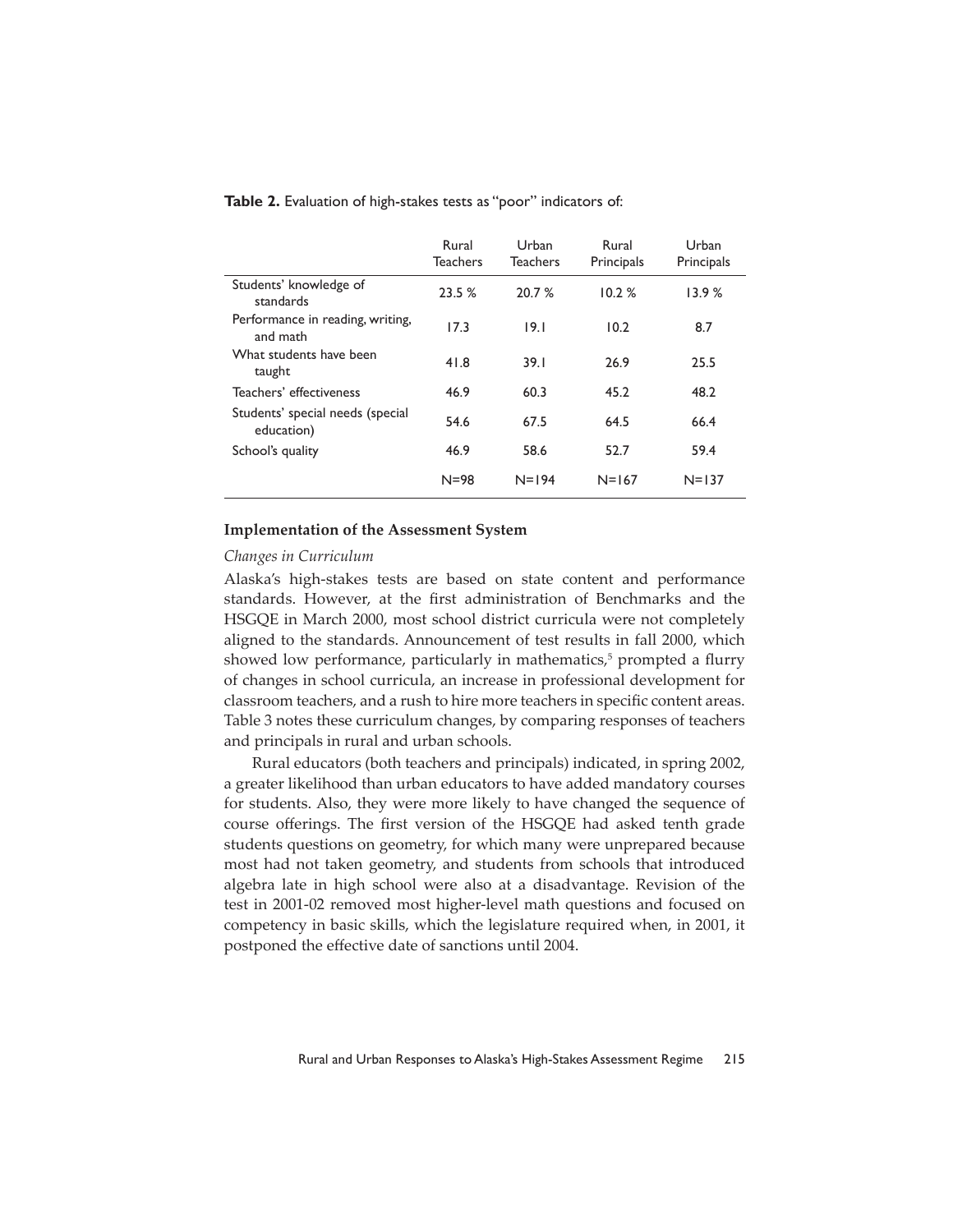|                                                                      | Rural<br><b>Teachers</b> | Urban<br><b>Teachers</b> | Rural<br>Principals | Urban<br>Principals |
|----------------------------------------------------------------------|--------------------------|--------------------------|---------------------|---------------------|
| Addition of mandatory courses                                        | 34.6 %                   | 25.6 %                   | 34.2 %              | 21.2%               |
| Change in sequence of courses                                        | 45.1                     | 34.5                     | 42.9                | 34.7                |
| Change in alignment of course<br>content to match state<br>standards | 81.3                     | 69.5                     | 88.I                | 87.2                |
| Alignment of course content to<br>test                               | 48.9                     | 45.8                     | 50.3                | 43.1                |
| Other content changes <sup>6</sup>                                   | 63.6                     | 57.9                     | 69.7                | 75.0                |
| Move to an ungraded system                                           | 25.3                     | 8.7                      | 35.6                | 11.9                |
| No changes planned at this time                                      | 19.6                     | 23.1                     | 18.4                | 23.4                |
|                                                                      | $N = 95$                 | $N = 189$                | $N = 163$           | $N = 130$           |

**Table 3.** Curricular changes in rural and urban schools

Over 80 percent of all the educators, with the exception of urban teachers, had changed the alignment of courses to match state standards. In fact, this was the greatest change observed in the implementation of highstakes testing. On one of our visits to a rural site in 2001, we observed a large number of teachers working on extended contracts to ensure that course objectives and sample lesson plans were linked directly to state standards in reading, composition, and mathematics. Similar percentages (nearly half) of both rural and urban educators reported they had aligned course content to match the tests. This corresponds to research reported by Firestone, Mayrowetz, and Fairman (1998) who observed that assessment generates considerable activity focused on the test itself but makes less of a difference in instructional strategies.

A final but significant curriculum change showing variation was movement to an ungraded and individualized system funded by large grants from a private foundation (Gates). More than twice as many rural as urban educators reported this change—an easier change to make in rural schools with small numbers of students at each grade level.

# *Changes in Staffi ng*

Table 4 considers changes in school staffing and activities, as schools responded to the high-stakes testing requirement.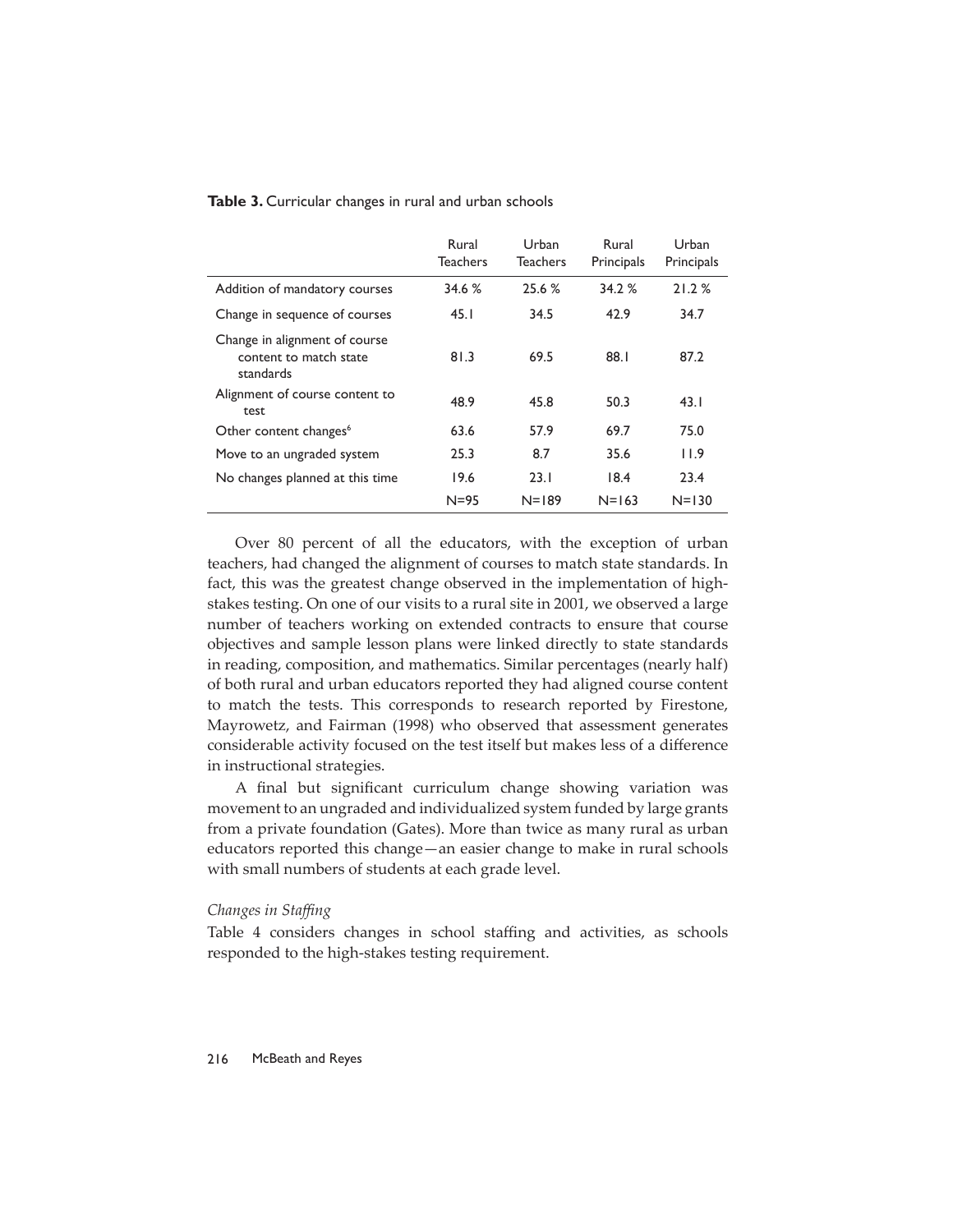|  |  |  |  |  |  | Table 4. Changes in school staff and activities |
|--|--|--|--|--|--|-------------------------------------------------|
|--|--|--|--|--|--|-------------------------------------------------|

|                                                 | Rural<br><b>Teachers</b> | Urban<br><b>Teachers</b> | Rural<br>Principals | Urban<br>Principals |
|-------------------------------------------------|--------------------------|--------------------------|---------------------|---------------------|
| Added teachers with math<br>endorsement         | 10.0%                    | 11.2%                    | 19.5%               | 18.4%               |
| Added reading teachers                          | 15.4                     | 22.2                     | 23.9                | 26.2                |
| Added teachers with other<br>endorsement        | 12.7                     | 7.5                      | 15.3                | 8.9                 |
| Encouraged teachers to take<br>more course work | 40.2                     | 47.8                     | 68.3                | 71.9                |
| Increased number of in-<br>service meetings     | 42.1                     | 31.7                     | 65.0                | 52.3                |
| More planning time for<br>teachers              | 16.7                     | 10.2                     | 38.3                | 38.7                |
| Other instructional changes <sup>7</sup>        | 27.1                     | 14.5                     | 27.6                | 29.2                |
|                                                 | $N = 92$                 | $N = 186$                | $N = 163$           | $N = 130$           |

Two main points can be emphasized about the nature of changes in staffing and staff activities. First, relatively few educators noted the addition of staff, which is a consequence of fiscal constraints on both rural and urban school districts in recent years. Principals were more likely than teachers to mention addition of staff having math or reading endorsements. We suspect that site administrators were better informed about these changes than teachers. Yet there was a pronounced difference between rural and urban educators on the addition of staff with other endorsements, such as elementary teachers.

Second, nearly half of the respondents mentioned increased professional development activities and in-services. The vast majority of principals believed they had encouraged staff development, whereas less than a majority of teachers claimed to have benefited from it. Similarly, more than one-third of principals believed teachers had benefited from more planning time, but only a small minority of teachers, who would be most likely to know if they had such time, agreed. Rural educators as a group thought they had had more in-service opportunities than did urban educators. Overall, significant numbers of educators saw increased professional development and in-service activities after the establishment of the high-stakes testing regime. Several respondents commented that accountability reform had led to clearer schemes for the ways in which teacher in-service and other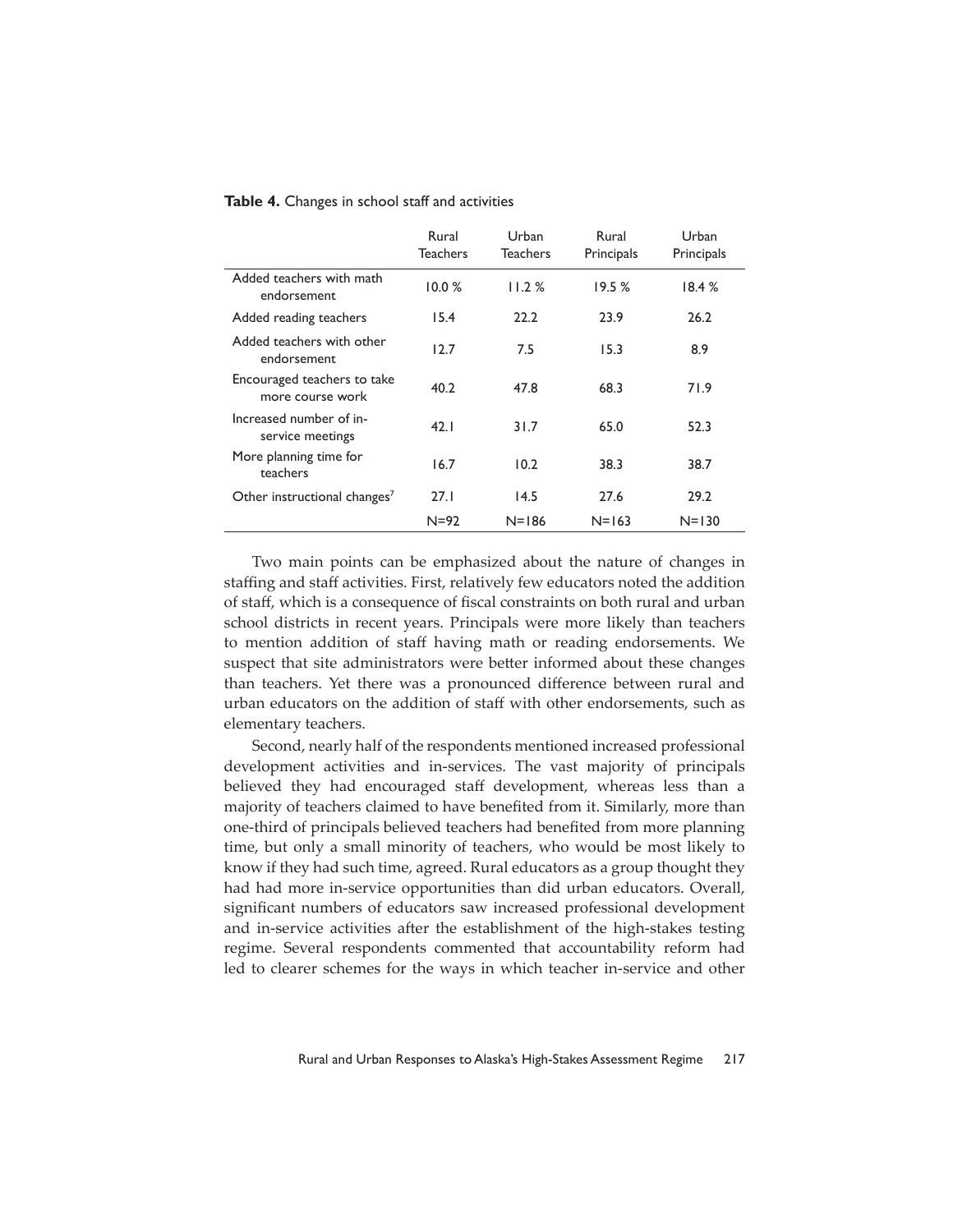professional development time should be allocated, a finding similar to that reported in other states with high-stakes assessment systems.<sup>8</sup>

# *Changes in Administration*

One might expect administrators to devote considerable attention to evaluation and monitoring of teachers, to see if they were aligning classroom content to state standards and the tests. Table 5 indicates what urban and rural educators had observed.

Relatively few respondents had observed addition of curriculum staff at the building level or reassignment of teachers to the district office, with rural educators noting more such changes than urban educators. A slightly greater percentage observed an increase in classroom visits and more frequent evaluation of teachers in the classroom. Again, rural educators noted these changes more often than urban educators.

|                                                | Rural<br><b>Teachers</b> | Urban<br><b>Teachers</b> | Rural<br>Principals | Urban<br>Principals |
|------------------------------------------------|--------------------------|--------------------------|---------------------|---------------------|
| More classroom visits by<br>administrators     | 14.6%                    | 8.9%                     | 45.3 %              | 39.1%               |
| Increased evaluation of<br>teachers            | 14.0                     | 12.0                     | 26.5                | 22.7                |
| More contact with district                     | 26.1                     | 14.4                     | 50.9                | 39.7                |
| More contact with building<br>administrators   | 26.9                     | 21.0                     | 52.9                | 39.8                |
| Added curriculum staff at<br>school            | 13.5                     | 12.0                     | 21.3                | 6.9                 |
| Reassignment of teachers to<br>district office | 4.3                      | 3.3                      | 6.2                 | 4.8                 |
| Other administrative<br>changes <sup>9</sup>   | 13.0                     | 5.5                      | 13.0                | ШJ                  |
|                                                | $N = 96$                 | $N = 192$                | $N = 159$           | $N = 132$           |

#### **Table 5.** Administrative changes in rural and urban schools

The most significant change, however, appears to be an increase in administrative centralization—and this change was observed more frequently in rural than in urban schools. Over one-quarter of rural teachers and one-half of rural principals noted increased contacts with the district office, and of teachers with building administrators. A smaller number of urban educators reported an increase of administrative centralization in their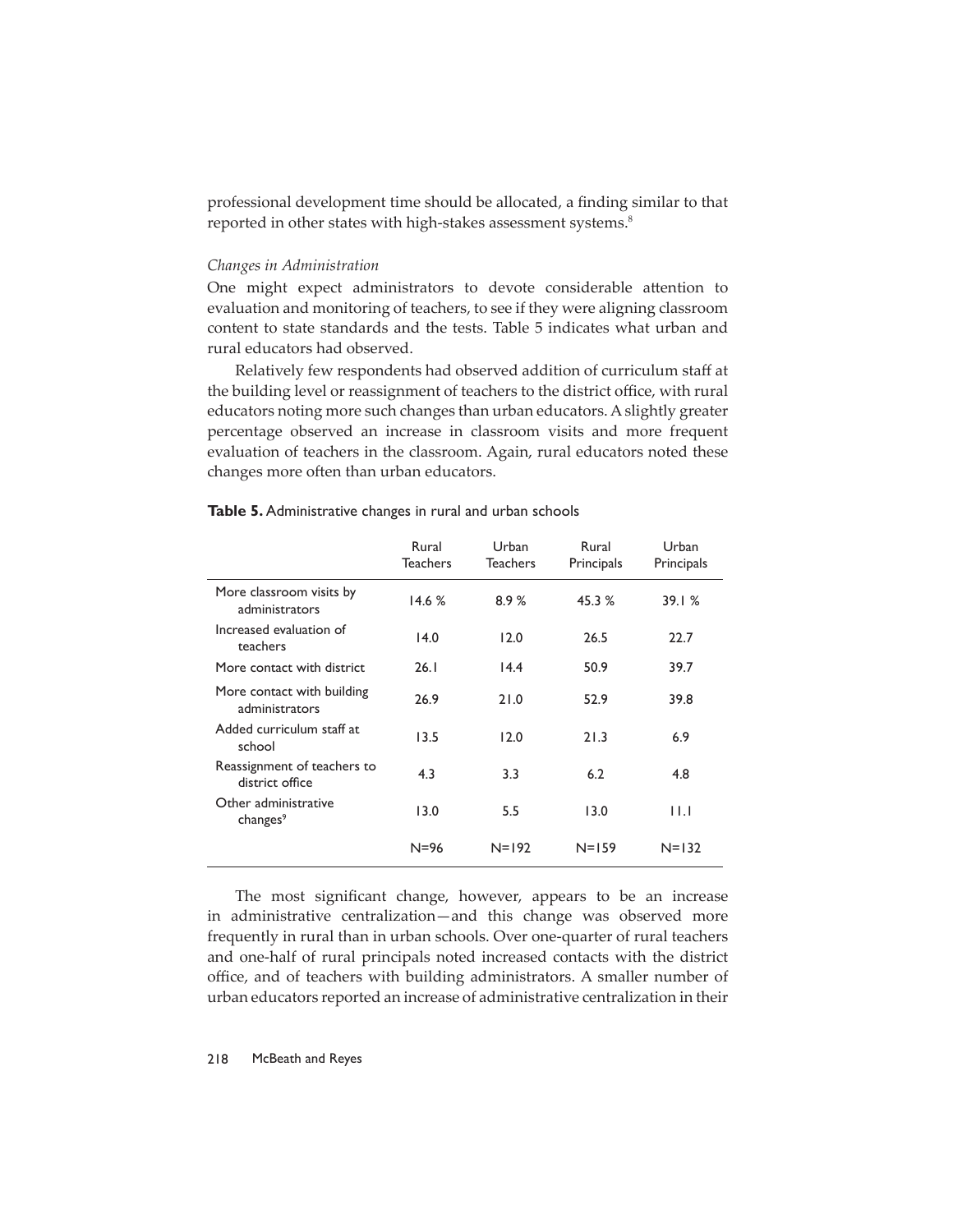districts or schools. Overall, the increase of administrative centralization matches the pattern found in other states that had earlier adopted state assessment requirements.

#### *Other Changes*

We also wanted to understand the non-curricular changes made in connection with the implementation of high-stakes testing. Table 6 outlines several ways educators reported attempting to inform parents and community members about the tests or attempted to improve students' performance.

# Table **6.** Other changes in rural and urban schools

|                                                                           | Rural<br><b>Teachers</b> | Urban<br>Teachers | Rural<br>Principals | Urban<br>Principals |
|---------------------------------------------------------------------------|--------------------------|-------------------|---------------------|---------------------|
| Established tutoring systems,<br>after school or in summer                | 74.0 %                   | 70.8 %            | 73.6 %              | 90.6%               |
| Established school community<br>program to improve<br>student preparation | 22.6                     | 20.2              | 33.6                | 33.6                |
| Increased communication<br>to parents (notes home,<br>newsletters)        | 61.3                     | 48.I              | 78.7                | 69.9                |
| Held meetings with parents to<br>explain tests                            | 58.9                     | 33.1              | 77.6                | 75.7                |
| Other changes $10$                                                        | 8.4                      | 4.6               | 10.4                | 8.1                 |
|                                                                           | $N = 96$                 | $N = 195$         | $N = 163$           | $N = 139$           |

One change to the extracurricular life of schools with the onset of highstakes testing has been the development of focused, after-school tutoring programs to help students who experience difficulty. Nearly three-quarters of rural and urban teachers and rural principals reported this development; 90 percent of urban principals noted it. On the other hand, just over 20 percent of teachers and a third of the principals had developed school-community partnerships to assist students in their preparation for the exams.

Most rural educators (61 percent of rural teachers and 77 percent of principals) had increased contacts with parents and community members to explain the new testing requirements. Fewer urban educators thought such communication was needed or had done so. Rural educators also were more likely to hold extra meetings with parents than were urban teachers (but not urban principals, three-quarters of whom claimed to hold such meetings).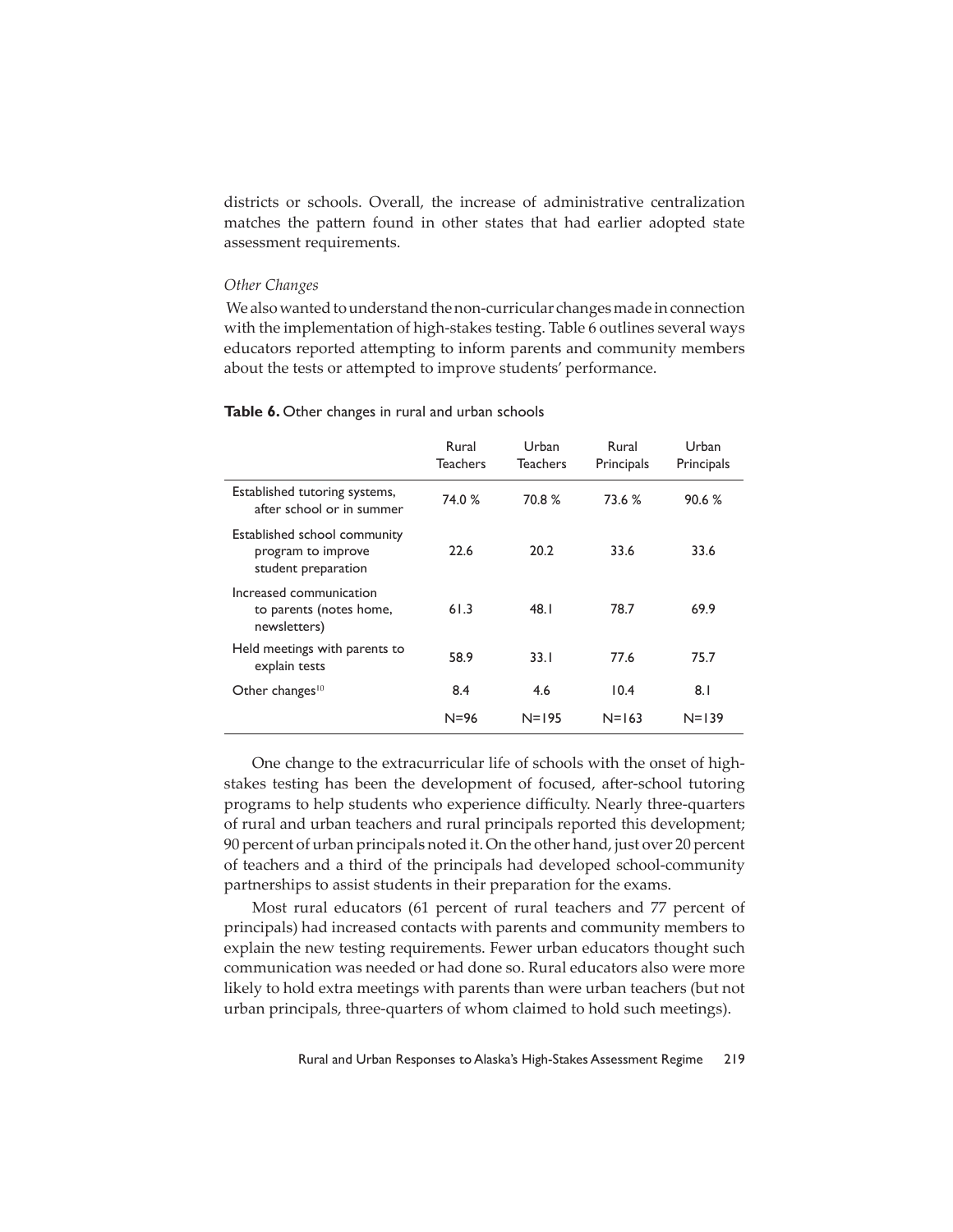# **Costs and Benefits of High-Stakes Testing**

In addition to the expense of developing new assessments and administering them to Alaska students (more than \$4 million in fiscal year 2002 alone), and the class time used for students to take tests, the high-stakes testing regime has significant costs for teachers, students, and schools.

Most educators reported an increase in their workload due to Alaska's implementation of high-stakes testing. Of teacher respondents, 71.3 percent of rural and 59.7 percent of urban teachers saw themselves spending more time, without additional compensation, at school and with students.<sup>11</sup> About 84 percent of both rural and urban principals believed they were working more hours to respond to assessment requirements. Too, nearly a third of teachers (30 percent rural, 32 percent urban) believed they had no input in the changes—a cost to their personal feelings of efficacy—as compared to only 11 percent of the site administrators who lacked input.

We have only impressionistic observations of other costs. These are based on the perceptions of teachers and principals who responded to an open-ended question asking that they share any other views they might have concerning implementation of the Alaska Benchmark and HSGQE in their schools. Nearly one-third of the respondents (31.1 percent) focused on what they believed were likely consequences of the state's high-stakes testing regime. Less than half of this group (14.6 percent of the sample) saw clearly negative consequences:

- Testing will ultimately force faculty to teach to the test, which is unsound pedagogically;
- The tests' focus on basic content areas will lead to the neglect of other, important, content areas such as the arts, music, physical, and vocational education;
- Testing absorbs time that should be used in instruction;
- Testing lowers the self-esteem of students who typically do not do well on standardized examinations;
- Testing will increase the drop-out rate of students, especially in rural areas;<sup>12</sup>
- Testing omits and further isolates Alaska's special student populations, particularly special education and limited-Englishproficiency students.

Several rural teachers and site administrators made pointed remarks about the disparate impact of the high-stakes test regime on rural as compared to urban students. Said one rural teacher: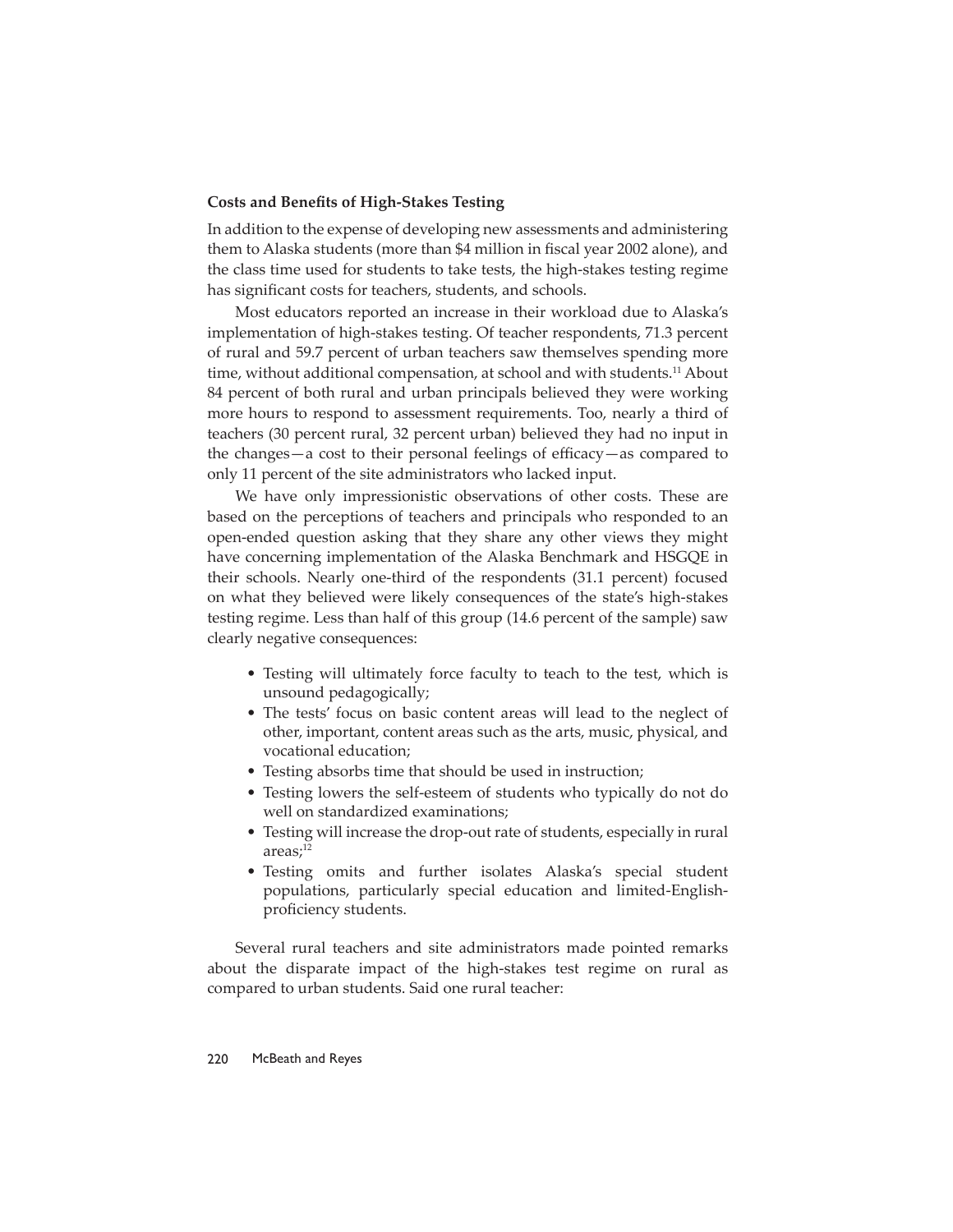The HSGQE is a very tough test for bush students—there are so many varied levels of learning in our classroom let alone multigrade classrooms. There should be some testing but it is very, very difficult to account for various differences in an urban school setting versus a bush setting.

# A site administrator commented:

Candidly, bush schools need different assessment standards. There does not exist the cultural urgency for education characteristic of the westernized world in general. Also, there is not the assistance and support of parents with their students' work at home, common for urban schools. We need to face these realities and structure education for Alaska's rural students that is in sync with their culture and "laid-back lifestyle" to produce employable graduates for their local economies. Those who aspire to further their education on their own, can easily be accommodated, rather than assuming it is the norm.

A veteran teacher with experience in both rural and urban areas remarked:

I have always cared about my standardized test scores and used the results to address low areas in my teaching in both rural and urban schools. There seems to be a notion at the state level that by threatening rural districts with loss of funding and having outside management agencies coming in to take over will somehow motivate students, teachers, and administrators to higher performance. I have had the same high expectations for my students in both urban and rural schools and resent the recent frenzy that has occurred from these Benchmark tests. A healthier educational environment might be fostered by increased mentoring programs at both teaching and administration levels … and by examining those schools and specific classes which are doing well to see what the optimum components of a successful environment are, accounting for all the elements of responsibility including attendance, health, instructional components, supportive administrators and appropriate funding for supplies and facilities.

The market model has driven the high-stakes testing movement in most states—that is, sanctions will motivate students to learn and prepare themselves for the workforce, which in turn will increase national productivity. This untested hypothesis underlies the legislature's adoption of the assessment and accountability system in Alaska as in other states.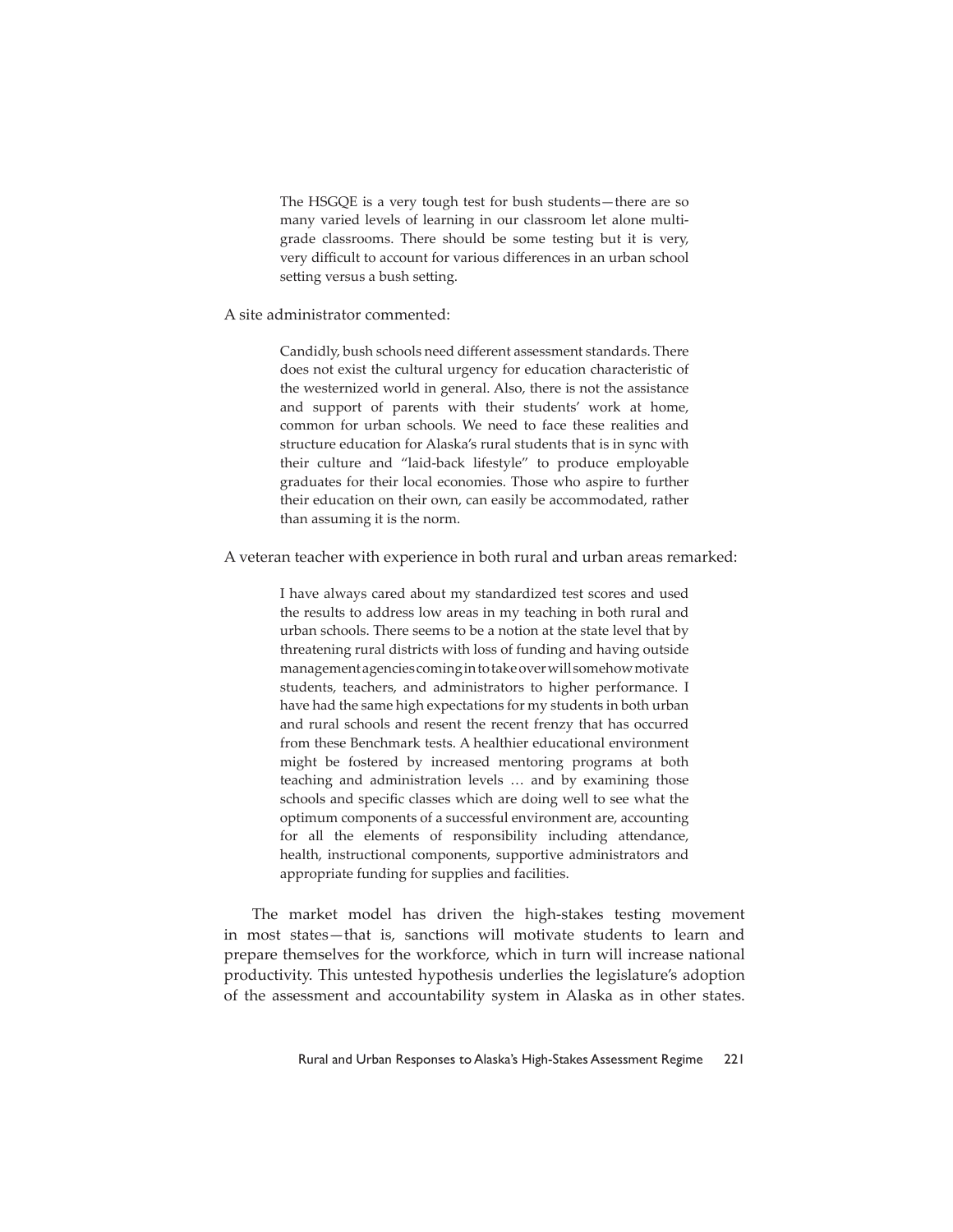Yet there are potential benefits to high-stakes testing in Alaska, such as a comprehensive focus on low-performing students and their proficiency in basic literacy skills, improvement of educational achievement for Alaska Native students,<sup>13</sup> and clarification of the goals and objectives of schooling for teachers, students, and administrators.

Slightly more than half of the educators responding to the open-ended question (16.5 percent of the total sample) saw the consequences of the test regime as primarily positive for these reasons:

- High-stakes tests increase student motivation;
- Tests raise the expectation levels of students, teachers, and administrations, which in turn will lead to better educational outcomes;
- The tests are good diagnostic and assessment instruments;
- Testing focuses and clarifies the Alaska school curriculum; and
- High-stakes tests increase the accountability of students, teachers, and schools in Alaska.

Furthermore, our limited interviewing of Native parents and students at two different rural sites indicated strong support for high-stakes testing, which was unexpected. Two rural high school students captured the sentiments of many classmates when they remarked:

> It gives you the basic knowledge to graduate from high school. It [HSGQE] gives you a chance to prove yourself ready.

Before you had to be at school; now you have to actually know something.

The small sample of Native parents we interviewed also thought the idea behind the tests was sound because, in their experience as life-long residents, schools had not adequately educated students, especially at the secondary level. One parent stated:

> Schools in this district have been doling out high school diplomas knowing that students did not have the skills to receive them. … (School personnel) should set a standard, and a date, and stick with it. … A standard is for everyone. Just because I am Native does not mean I can't pass a test.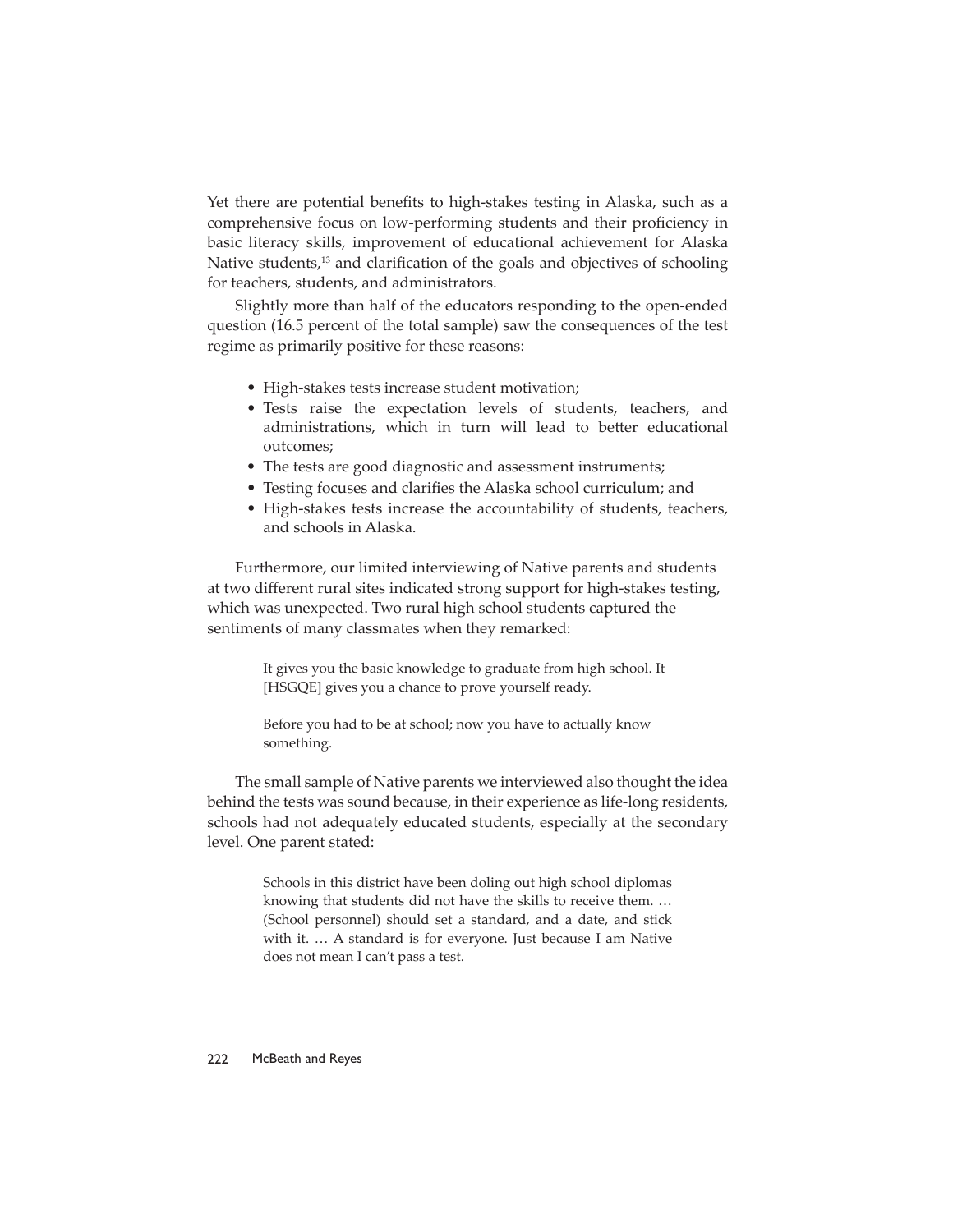# **Conclusions**

Alaska's new assessment and accountability system is the largest educational reform in the state's history and a reform pattern that is different from that of other Circumpolar North countries.<sup>14</sup> Our focus has been on the different obstacles and issues that rural, as compared to urban, schooling faces in the introduction of a new testing regime. Rural schools follow the same rules as urban schools but constitute a distinctive system. They have a different governance structure, finance, staffing, but of most importance, they exist to meet the educational needs of rural and Alaska Native peoples.

We studied implementation of the reform over its first two years by surveying educators (teachers, principals, superintendents) and by conducting interviews with educators, parents, students, and community members in six sites, both urban and rural. We found support for the Benchmarks and HSGQE as measures of students' knowledge of the state's new standards-based educational system and as an indicator of students' proficiency in reading, writing, and math.

Implementation of the testing regime was not complete until 2004, when the HSGQE "counted." Our review of changes in the educational process shows strong efforts in the realignment of curricula to match state standards, but weaker attempts to prepare school staff for new instructional demands, and to monitor and assist educators to use the high-stakes tests as a vehicle for school improvement instead of as a top-down control. Too, educators have attempted to inform parents and communities of the changes while seeking new methods to assist students to meet the requirements. We observed greater implementation efforts on the part of rural than urban educators who faced greater challenges to rural students.

Educators saw both costs and benefits to the new system, but remained divided as to the value of this type of reform. This lack of consensus reflects the very quick germination of the reform program as well as continued division among state policy-makers concerning the best objectives and the most appropriate means to pursue in educating rural youth. The earlier reform effort to rural education—decentralization of the state-operated school system in 1975-76-was successful in its first stage because Native leaders, legislators, and other state policy-makers, including educators, supported it. The divided opinion expressed by those who are implementing the high-stakes testing system induces caution as to the likelihood of success in significantly reducing the rural-urban achievement gap in Alaska. Nevertheless, Alaska's new testing regime has generated momentum and wide discussion among the general public for school improvement, which educational leaders can and should direct to positive purposes.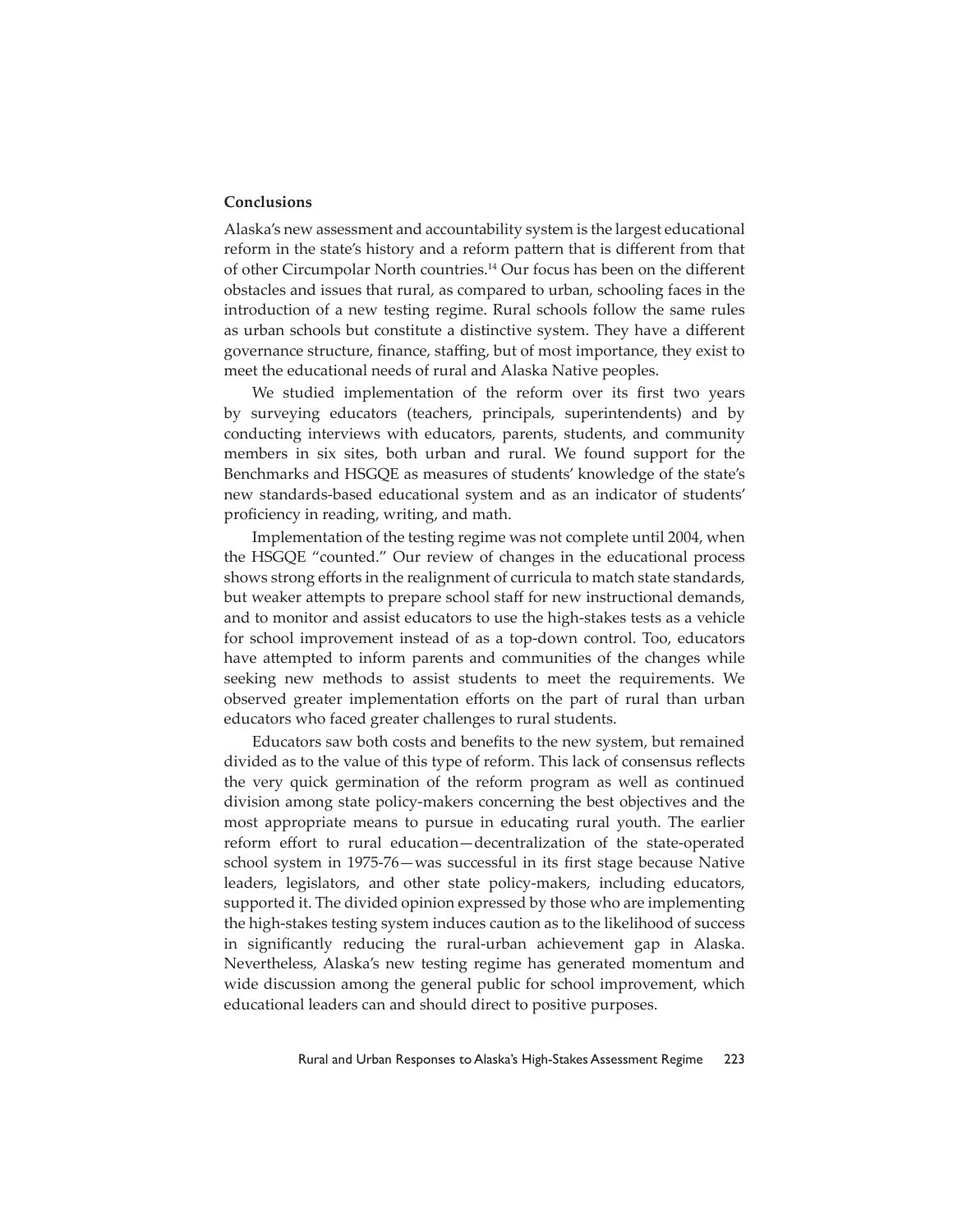# **Postscript**

It has been five years since the implementation of high-stakes testing in K–12 schools in Alaska. This summary examines changes in student performance and briefly reviews significant changes in test instruments. In spring 2005, the Benchmark tests were replaced by the Standards Based Assessments for students in grades three through nine. For this reason, state department of education (DEED) administrators caution reviewing and comparing 2005 test results with those in previous years (DEED, 2007) as shown in table 7.

| Grade 3 | Year | Reading | Writing | Math |
|---------|------|---------|---------|------|
|         | 2005 | 79.I    | 74.8    | 75.5 |
|         | 2004 | 73.8    | 58.8    | 72.2 |
|         | 2003 | 73.9    | 59.8    | 71.8 |
| Grade 6 | Year | Reading | Writing | Math |
|         | 2005 | 75.9    | 71.5    | 64.9 |
|         | 2004 | 70.2    | 76.2    | 64.6 |
|         | 2003 | 69.8    | 75.0    | 64.3 |
| Grade 8 | Year | Reading | Writing | Math |
|         | 2005 | 80.3    | 73.7    | 62.1 |
|         | 2004 | 67.8    | 76.3    | 63.8 |
|         | 2003 | 80.3    | 73.7    | 62.1 |

**Table 7.** Performance 2003–2005 for students in Grades 3, 6 & 8

On August 8, 2005, DEED officials announced during a superintendents' meeting the integration of the HSGQE with a tenth grade Standards Based Assessment (SBA). Students would receive two scores, one for the HSGQE, designed to meet state regulations, and one for the SBA, designed to meet the *No Child Left Behind* (NCLB) federal legislation. In 2006, a validation committee developed and recommended SBA proficiency levels to DEED. On the state website, the high school exam is now referred to as the "Grade 10 SBA/HSGQE" exam (DEED, 2007).

In our initial study, we found that state educators were particularly challenged in meeting the academic needs of Alaska Native students, especially rural students. The data in table 8 review the performance of this group of students during spring 2007, although these results cannot be compared with previous ones as the new tests are using the Standard Based Assessments (DEED, 2007).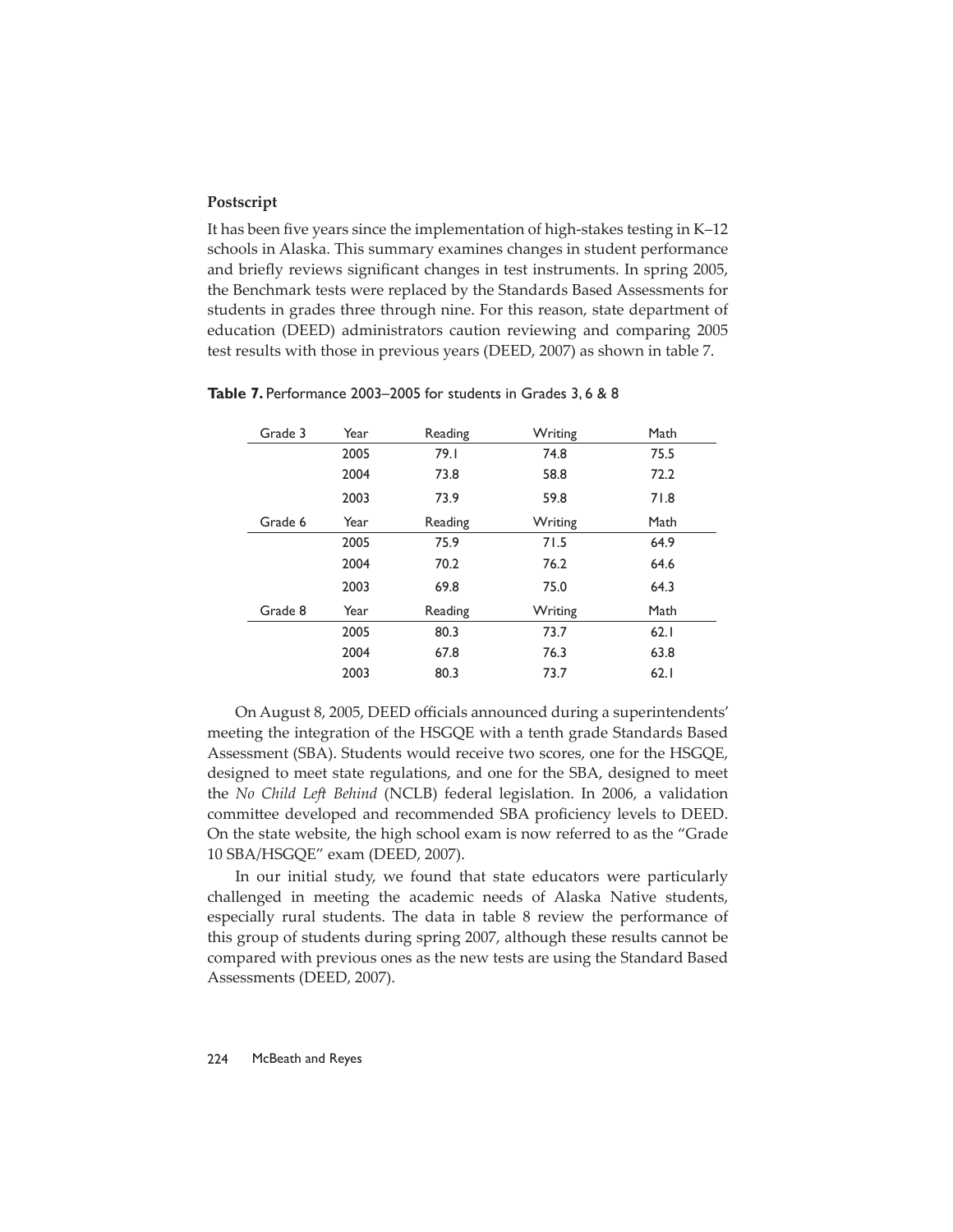|                           | Reading | Writing | Math  |
|---------------------------|---------|---------|-------|
| Grade 3                   | 63.6%   | 58.0%   | 62.8% |
| Grade 6                   | 60.7    | 49.1    | 57.4  |
| Grade 8                   | 66.7    | 56.8    | 46.2  |
| Grade 10,<br><b>HSGOE</b> | 42.5    | 70.3    | 52.9  |

**Table 8.** Preliminary statewide 2007 proficiency rates: Alaska Native students, in %

As in the previous test, performance rates for Alaska Native students remains the lowest of all ethnic and racial groups (African American, Asian/ Pacific Islander, Caucasian, Hispanic, Mixed Ethnicity) tested and in every content area tested.

In spite of this, much was made by the Governor and DEED officials of some improvements in student performance and the "significant progress" made in improving education in the state for Alaska Native students using the new Standards Based Assessments (McBeath, Reyes, and Ehrlander, 2008). However, as McBeath et al. point out, although there were increases of proficiency levels in 2005, results were inconsistent with those in other tests that students took—the TerraNova CAT test (for grades five and seven) and the National Association of Educational Progress (NAEP) exam—where results indicated significantly inconsistent improvement patterns. These researchers also emphasize that the leading state assessment expert has stated that state officials have altered the content of the tests and lowered cut scores needed to meet proficiency levels. McBeath et al. conclude that the "governor and commissioner appear to have politicized the state assessment system" (p. 275). We believe that doing so has served to undermine the intent of the original effort to effectively reform and improve public education in the state for all children.

# **Acknowledgments**

We are grateful to the University of Alaska Fairbanks Alaska Schools Research Fund, the University of Alaska President's Special Projects Fund, and the Alaska Department of Education and Early Development (DEED), which supported our research (but are not responsible for the conclusions we have reached). We thank Nick Stayrook, Spike Jorgenson, and John Monahan for their careful review and critique of early drafts of surveys and reports. Two anonymous reviewers for this journal helped improve the logic and clarity of the manuscript by their constructive comments. Mark Leal of DEED helped us by supplying lists of school teachers and principals in Alaska.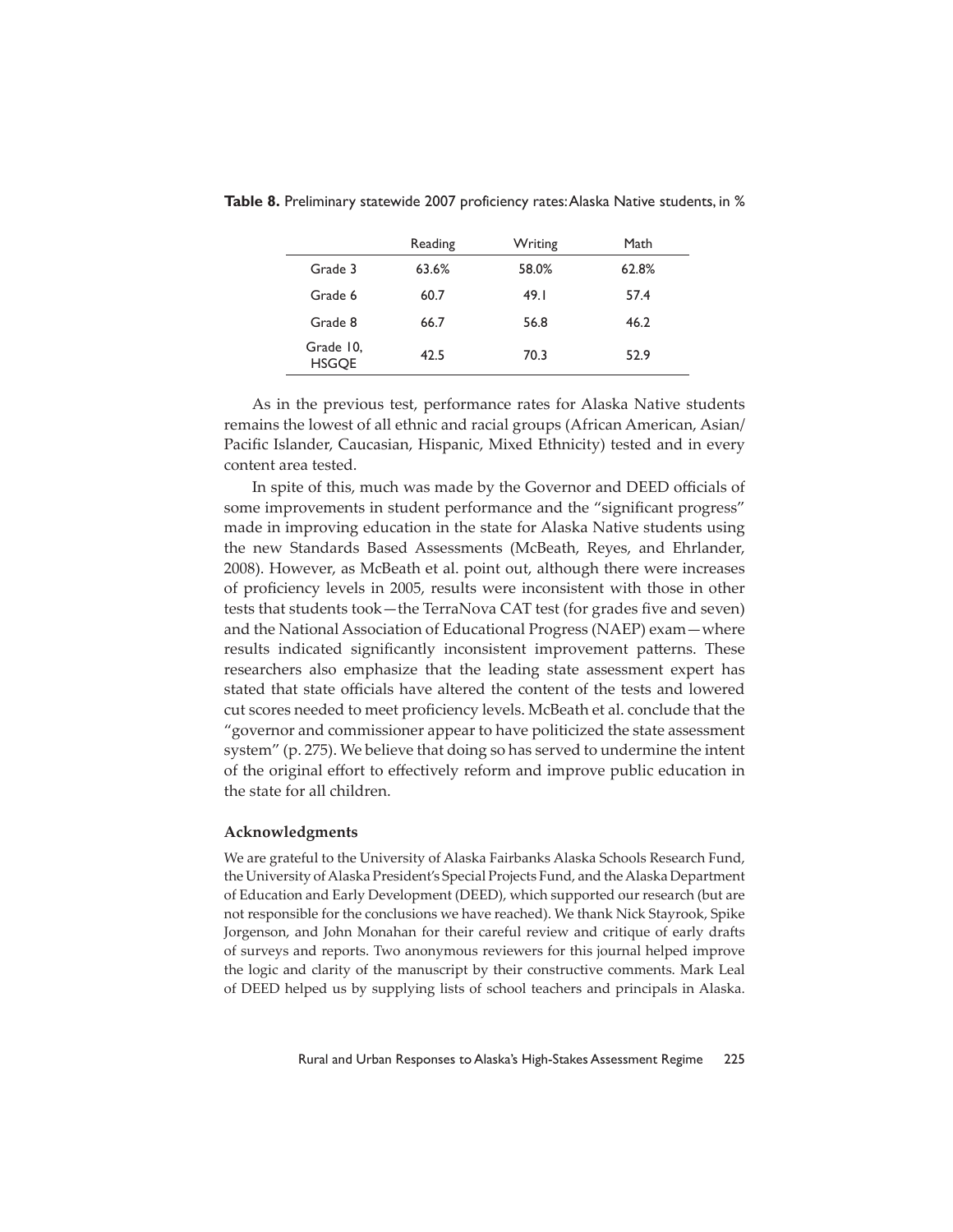Assisting us in mailing out surveys, entering survey data, and project accounting were Fritz Gunlik, Ramman Carl, Angie Thompson Phillips, Donna Moore, and Patti Carey. For assistance in project interviewing, we thank Tiffany Kelley and Mary Sampson, and Ankur P. Nandedkar for assistance in updating test results.

# **Authors**

**Jerry McBeath** is professor of political science at the University of Alaska Fairbanks. **Maria Reyes** is associate professor of education at the University of Texas Pan American.

# **Notes**

- 1. The term "high-stakes testing" refers to standardized testing that carry significant consequences to students, teachers, and schools. The Benchmark and HSGQE are regarded as high-stakes exams. Schools failing to demonstrate achievement gains can be declared "deficient" or "in crisis," and are subject to intervention by the state.
- 2. To Diane Ravitch, accountability means that "public officials were supposed to review the results of assessments and establish consequences for students, teachers, schools, or school systems" (2002, 1). In addition to her review of the accountability movement, see critical studies such as Center on Education Policy, 2002; Dorn, 1998; Kohn, 2000; Lee & Smith, 1999; Paris & Urdan, 2000; Semas, 2001; Tanner, 2000; Thernstrom, 2000; and Thompson, 2001.
- 3. First-class cities are the most powerful local decision-making units after boroughs in Alaska. In areas outside the organized boroughs, first-class cities are responsible for providing public education.
- 4. See also D. Grissmer, A. Flanagan, J. Kawata, and S. Williamson, 2002.
- 5. Results from spring 2001 were equally dismal: 56 percent of tenth grade students failed math, 53 percent writing, and 34 percent reading. The students most likely to fail math were of limited English proficiency (85 percent), had low-income parents (82 percent), and were Alaska Native, Black, or Hispanic (70–80 percent). See (www.eed.state.ak.us).
- 6. Such as adoption of new language arts and mathematics materials, greater emphasis on writing, aligning report cards to match standards, and adding reading and math support classes as electives.
- 7. For example, increased emphasis on reading and more discussion across grade levels (vertical teaming).
- 8. See Hill & Lake, 2002, 206.
- 9. Such as more interaction and involvement with teachers regarding instruction, greater emphasis on data analysis and using assessments to drive instruction, and use of grant funding to supplement/extend instructional time.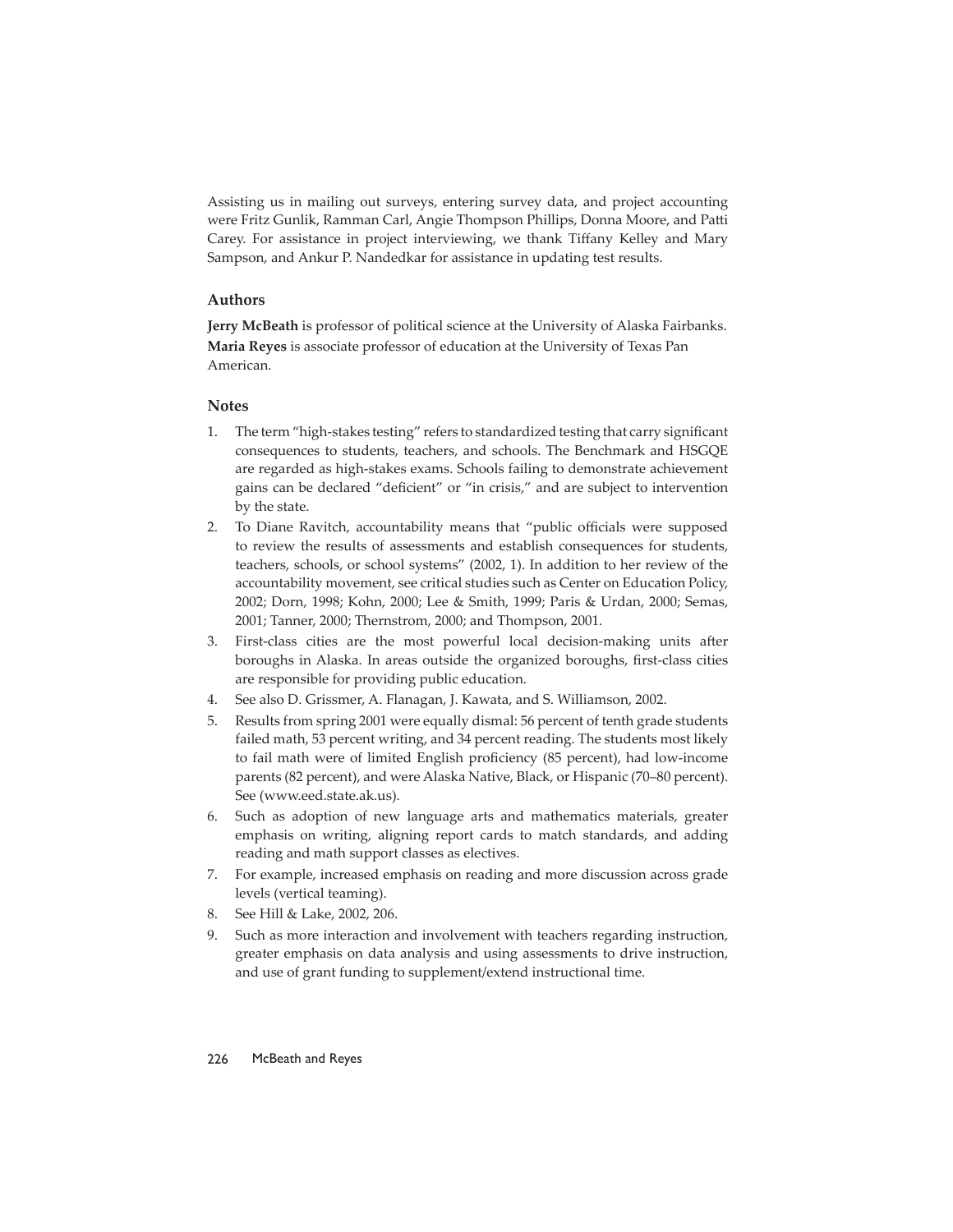- 10. For example, practice tests with students after school, grants for after-school reading clubs, and individualized computer tutoring programs.
- 11. This would appear to be a common element in implementation of high-stakes testing. F. Hess notes that in Virginia, administrators demand that "teachers generate extensive paper trails documenting their lessons" and insist that teachers "scrupulously follow standardized curriculum guides" (2002, 97).
- 12. This is one of the more contentious issues in high-stakes testing nationwide. For several perspectives on the issue, see Gary Orfield and Mindy Kornhaber, *Raising Standards or Raising Barriers?* (2001). See also Jennings, 1998.
- 13. See, for example, Fox who, speaking generically, believes that the "full implementation of the content standards should have a positive impact on Indian education" (2001, 3).
- 14. See Coates (1994) for a discussion of the "internal struggle" in northern jurisdictions.

# **References**

- Alaska Department of Education & Early Development (2002) *Students show progress on state benchmark exams* (htt p://www.eed.state.ak.us), Juneau, Alaska.
- Alaska Department of Education & Early Development (2007) Assessment**.**  Accessed August 6, 2007, at http://www.eed.state.ak.us/reportcard/rc01.html.
- Berman, M. (2001) Alaska, in *Public school finance programs for the United States and Canada: 1998-99*. Washington, DC: National Center for Education Statistics, U.S. Department of Education.
- Bunde, C. (2001) Personal communication, June, 2001, Anchorage.
- Center on Education Policy (2002) *State high school exit exams: A baseline report*. Washington, DC.
- Coates, K. (1994) The rediscovery of the North: Towards a conceptual framework for the study of northern/remote regions. *The Northern Review*, Number 12/13 (Summer 1994/Winter 1995), 15–43.
- Darnell, F. (1972) Systems of education for the Alaskan Native population. In F. Darnell, ed. *Education in the North*. Fairbanks, AK: University of Alaska, 293–324.
- Dorn, S. (1998) The political legacy of school accountability systems. *Education Policy Analysis Archives*, Vol. 6. no. 1, 1–34.
- Education Funding Task Force (2001) *A+: A strategy for year two funding.* Juneau, AK: Office of the Governor.

Firestone, W., D. Mayrowetz, and J. Fairman (1998) Performance-based assessment and instructional change. *Educational Evaluation and Policy Analysis,* Vol. 20, no. 2, 95–113.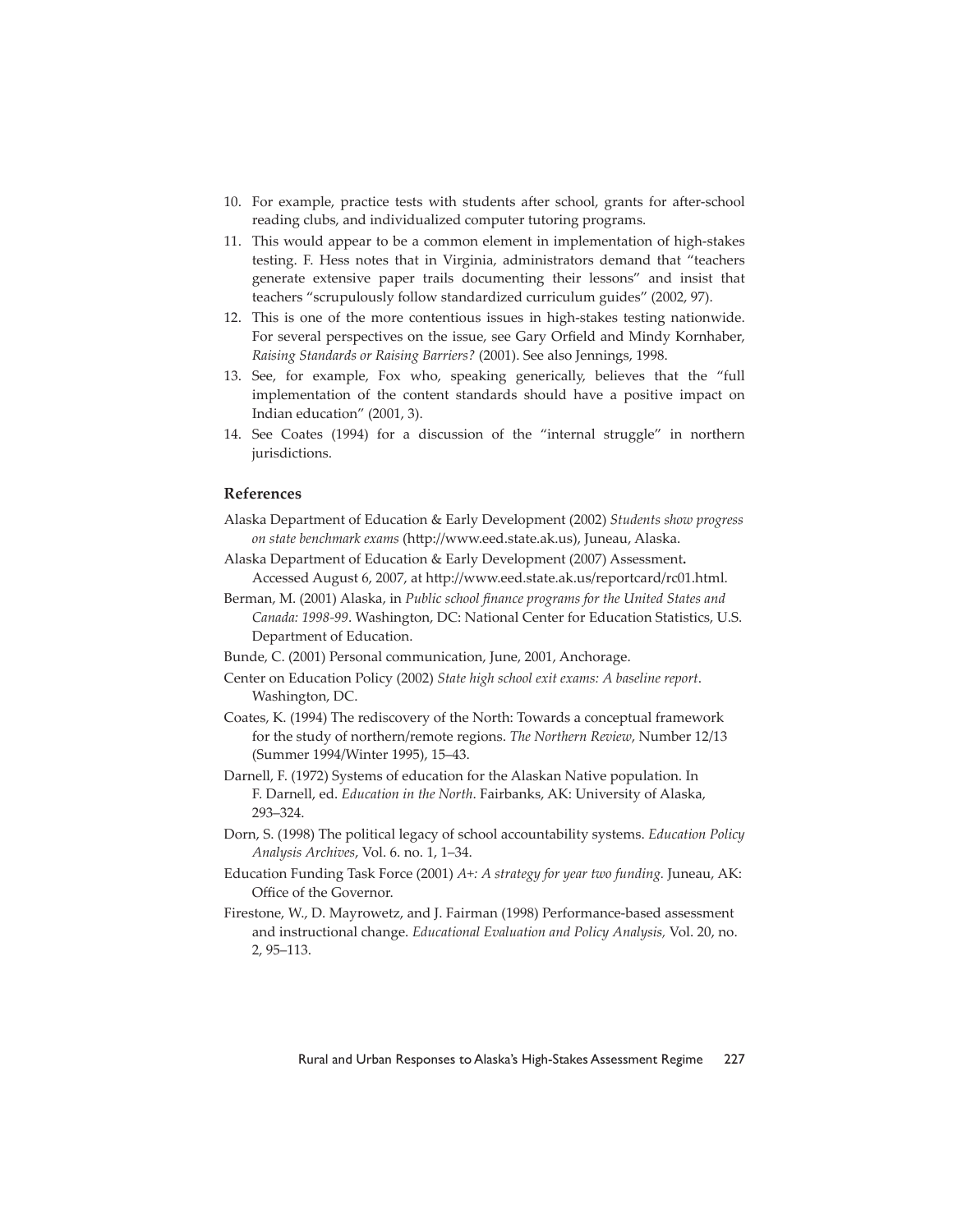- Fox, S. (2000) *Standards-based reform and American Indian/Alaska Native education.*  Albuquerque, NM: American Indian/Alaska Native Research Agenda Conference.
- Grissmer, D., A. Flanagan, J. Kawata, and S. Williamson (2002) *Improving student achievement: What state NAEP test scores tell us*. Santa Monica, CA: RAND.
- Hess, F. (2002) Reform, resistance. … retreat? The predictable policies of accountability in Virginia. In Ravitch, ed., *Brookings Papers on Education Policy, 2002*. Washington, DC: Brookings Institution Press, 69–122.
- Hill, P. and R. Lake (2002) Standards and accountability in Washington State. In Ravitch, ed., *Brookings Papers on Education Policy, 2002*. Washington, DC: Brookings Institution Press, 199–234.
- Institute of Social and Economic Research (2001) *Trends in Alaska's people and economy*. Anchorage, University of Alaska Anchorage.
- Jennings, J. F. (1998) *Why national standards and tests? Politics and the quest for better schools*. Thousand Oaks, CA: Sage Publications.
- Kleinfeld, Judith (1992) *Alaska Native education: Issues in the nineties*. Institute of Social and Economic Research, University of Alaska Anchorage.
- Kohn, A. (2000) High stakes testing as educational ethnic cleansing. *Education Digest*, Vol. 66, no. 4, 13–19.
- Leal, Mark (December 3, 2002) Memo to State Board of Education on "2002/2003 Adequate Yearly Progress (AYP) and School Improvement Sites". Department of Education & Early Development, Juneau, Alaska.
- Lee, V. and J. Smith (1999) Social support and achievement for young adolescents in Chicago: The role of school academic press. *American Educational Research Journal*, Vol. 36, no. 4, 907–45.
- McBeath, J. and M. Reyes (July 2001) *Implementing school improvement strategies in Alaska*, Fairbanks, AK: University of Alaska Fairbanks, Report to the Alaska School Research Fund, the Alaska Department of Education and Early Development, and the UA President's Special Projects Fund.
	- ———. (2002) *Alaska's high stakes testing regime: How educators view the implementation*
- *process.* Fairbanks, AK: University of Alaska Fairbanks, Report to the Alaska Schools Research Fund.
- McBeath, J., Reyes, M., and Ehrlander, M. (2008) *Education reform in the American*  states. Information Age Publishing: Charlotte, NC.
- McDiarmid, G., E. Larson, and A. Hill. (2002) *Retaining quality teachers for Alaska*. Institute of Social and Economic Research, University of Alaska Anchorage.
- Morehouse, Thomas, Gerald A. McBeath, and Linda Leask (1984) *Alaska's urban and rural governments*. Lanham, MD: University Press of America.
- Orfield, Gary and Mindy L. Kornhaber, eds. (2001) *Raising standards or raising barriers? Inequality and high-stakes testing in public education.* New York: The Century Foundation Press